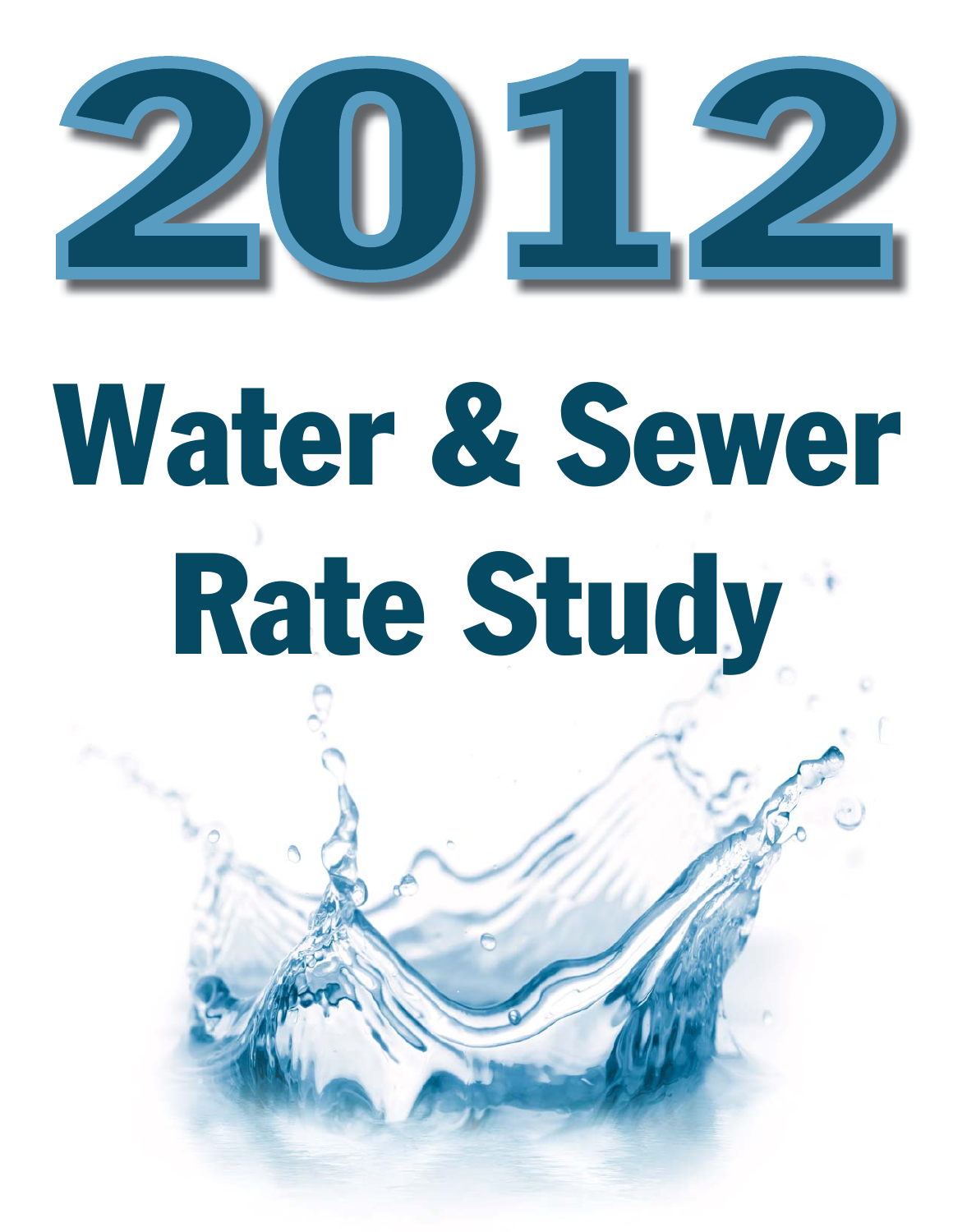## **Index**

Background

Policy Changes

- Rate Recommendations
- Appendix A Rate Tables
- Appendix B Customer Rate Impact Examples
- Appendix C Communications Plan
- Appendix D DWSD Industrial Waste Control (IWC) Charges
- Appendix E DWSD Industrial Surcharge Rates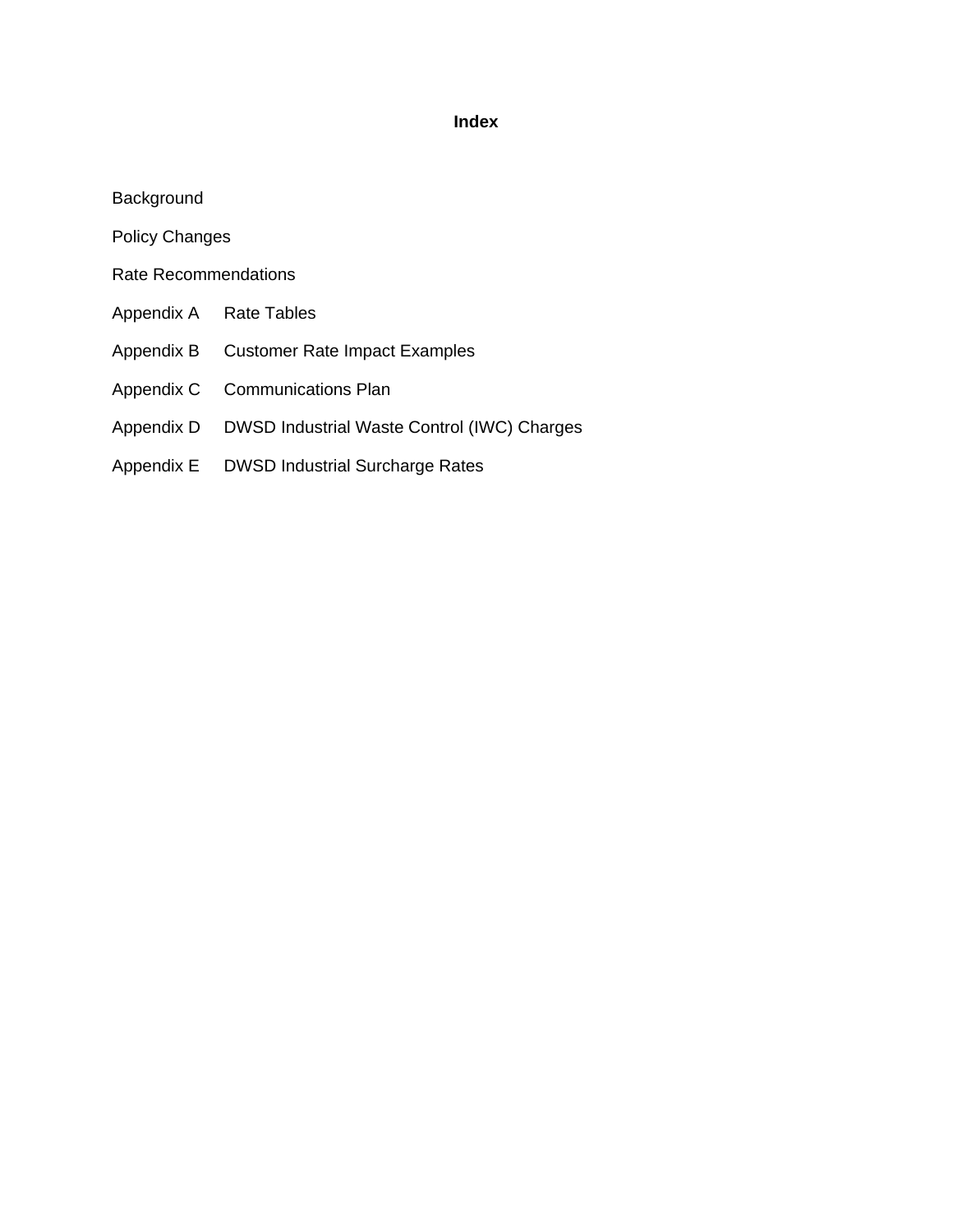# **BACKGROUND:**

The first true cost-of-service study for Canton's water and sewer rates was adopted in 2005. The objective of the study was to align the revenue requirements with the cost of operation, maintenance and replacement of the water and sewer system to ensure long-term sustainability of the fund.

In 2007 the true cost-of-service study was updated by Utility Financial Solutions (original author). In 2008, the report was updated by staff from the Finance and Budget Department, with assistance from Municipal Services.

Many of the concepts of the true cost-of-service study from 2005 remain in this most recent update.

- 1. A portion of the charges are allocated to the customers to cover costs that we incur regardless of the volume of water purchased or volume of sewage treated (a.k.a. fixed charges). The balance of the costs are paid for through the commodity, or rate per thousand gallons, charge to the customer.
- 2. Another concept carried forward is the allocation of the fixed charges based on the capacity of the meter that measures flow at the customer's connection. By way of example, a two (2) inch diameter water meter can provide four times the volume of water of a one (1) inch diameter water meter. As such, the fixed charges are four times that of a one-inch residential water account.
- 3. A third concept carried forward is the additional fixed charge that a homeowner with footing drains connected to the sanitary sewer system pays because of the additional capacity needed in the sanitary sewer system to handle groundwater that enters the footing drains around their home.

# **POLICY CHANGES:**

Although not part of the rate analysis, or part of the recommended ordinance amendments, a few policy changes are being proposed for 2012.

- First, to further ease the burden on our customers, the Treasurer's Office is offering autodebit options for payment from a customer's checking account. This had been planned for in 2011, but it was delayed until 2012 instead.
- Second, we will continue to promote voluntary irrigation restrictions community-wide in 2012. This year's program will be even more aggressive to try to convince our customers to comply with our odd/even program and to encourage customers with automated irrigation controllers to irrigate between 12 midnight and 6 AM.

# **RATE RECOMMENDATIONS:**

What follows is a section with the recommended rates for 2012 assuming that no additional rate component is required to raise the water and sewer cash balance through the rates. The cash balance for the 2011 fiscal year-end is estimated to be \$13.5 million versus a minimum target of \$11.8 million (2007 dollars per the UFS rate study or \$13.5 million in 2012 dollars).

The detailed rate analysis and impacts are enclosed in the attached appendices to this report. The rates proposed in this report would be effective on the first bills issued after May 1, 2012.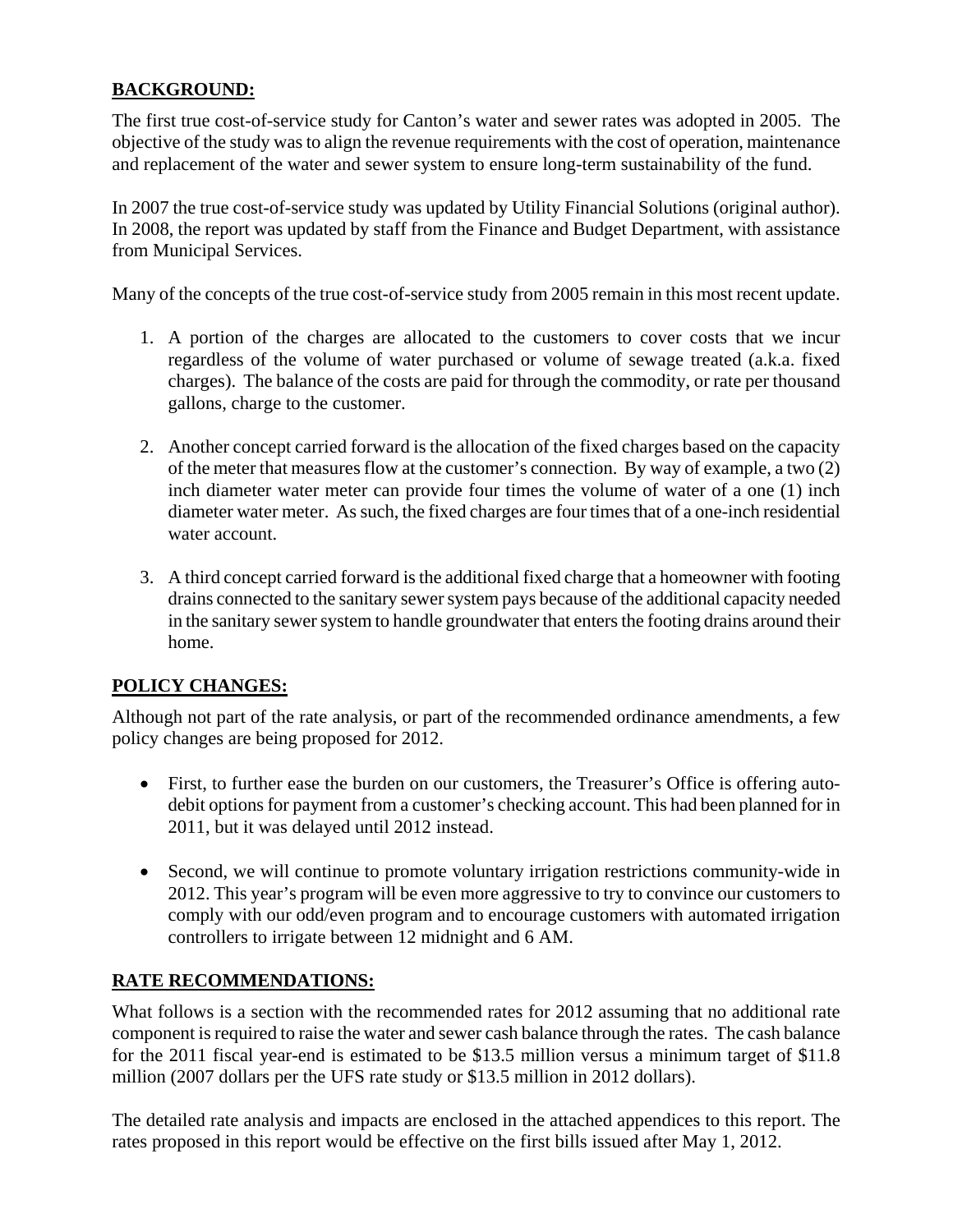# **RECOMMENDED RATES:**

In order to satisfy the revenue requirements under this approach for the 2012 fiscal year, the following rates are recommended for adoption by the Board of Trustees.

## **A) Water Charges**

Consumption rate: \$3.99 3.90 per 1,000 gallons.

a. In addition to the consumption charge, there shall be a water cost of service charge per reading cycle, or portion thereof, based on meter size:

| <b>Size</b> | <b>Bi-Monthly</b> | Quarterly                   |
|-------------|-------------------|-----------------------------|
| 1" or less  | 5.88<br>5.64      | 8.82<br>8.46                |
| 1.5"        | 12.68<br>13.24    | 19.86<br>19.02              |
| 2.0"        | 22.54<br>23.54    | 33.81<br>35.31              |
| 3.0"        | 50.70<br>52.98    | 79.47<br>76.05              |
| 4.0"        | 94.18<br>90.12    | 135.18 141.27               |
| 6.0"        | 202.78 211.92     | 304.17 317.88               |
| 8.0"        | 360.48 376.74     | 565.11<br><del>550.72</del> |
| 10.0"       | 563.26 588.66     | 882.99<br>844.89            |

2. a)Water Tap and Meter Charges: no changes from 2011 numbers b)Water System Equity Charges: no change from 2011 numbers c)Water Construction Charge: no change from 2011 numbers d)Water Front Footage Charge: no change from 2011 numbers e)Fire Line Meter: no change from 2011 numbers

# **B. Sewer Charges**

1. Sewage treatment rate: \$ 6.40 **6.23** per 1,000 gallons.

a. In addition to the treatment rate charge, for customers connected to the sanitary sewer system there shall be a wastewater cost of service charge per reading cycle, or portion thereof, based on meter size:

| <b>Size</b>             | <b>Bi-Monthly</b>      | Quarterly      |
|-------------------------|------------------------|----------------|
| 1" (or less) without FD | \$4.90<br>4.82         | $7.35$ 7.23    |
| $1"$ (or less) with FD  | 14.18<br>14.80         | $21.27$ 22.20  |
| 1.5"                    | $11.04$ 10.84          | $16.56$ 16.26  |
| 2.0" without FD         | 19.62 19.26            | 28.89<br>29.43 |
| $2.0$ " with FD         | 28.90 29.24            | $-43.35$ 43.86 |
| 3.0"                    | 44.16 43.32            | 66.24 64.98    |
| 4.0"                    | <del>78.52</del> 77.02 | 117.78 115.53  |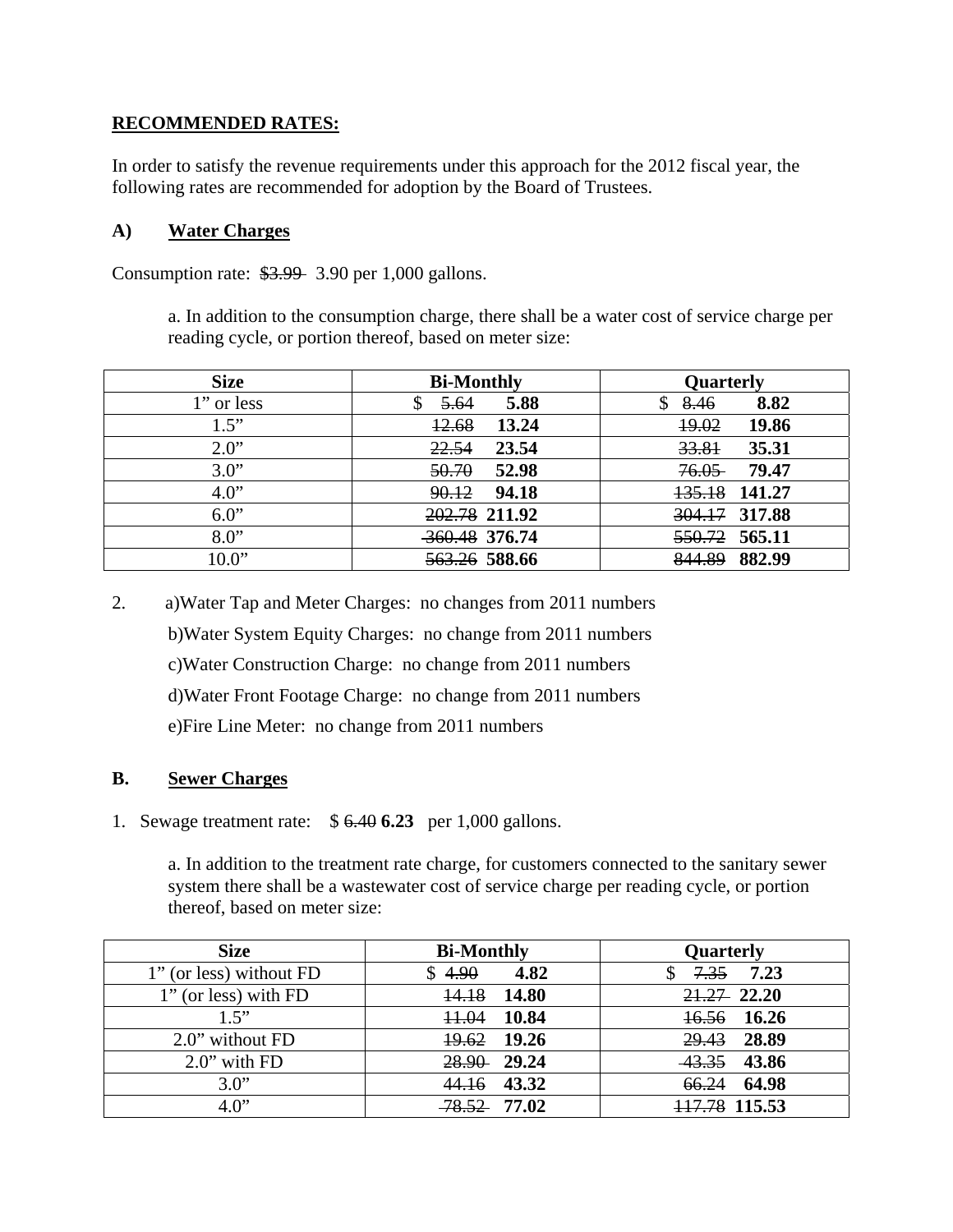| 6.0"    | 176.66 173.28 | 259.92<br>264.99            |
|---------|---------------|-----------------------------|
| $8.0$ " | 314.08 308.06 | 462.09<br><del>471.12</del> |
| 10.0"   | 490.74 481.34 | 722.01<br><del>736.11</del> |

- 2. Minimum Sewage Bill:
	- a) Minimum bill was eliminated in 2008.
	- b) Minimum sewage disposal bill if not connected to the township water system, per quarterly reading cycle based on the County minimum volume of 12,500 gallons per month: \$240.00 **233.63** plus the sewer fixed charges.
	- c) Minimum sewage disposal bill if not connected to the township water system, per bi-monthly reading cycle based on the County minimum volume of 12,500 gallons per month: \$ 160.00 **155.75** plus the sewer fixed charges.
	- d) No changes from 2011 numbers.
- 3. Sewer Front Footage charge: no change from 2011 numbers.
- 4. Sewer System Equity charges: no change from 2011 numbers.
- 5. Sewer Lead Inspection charge: no change from 2011 numbers.
- 6. DWSD Industrial Waste Control (IWC) charge: as outlined in Appendix D.
- 7. DWSD Industrial Surcharge rates: as outlined in Appendix E.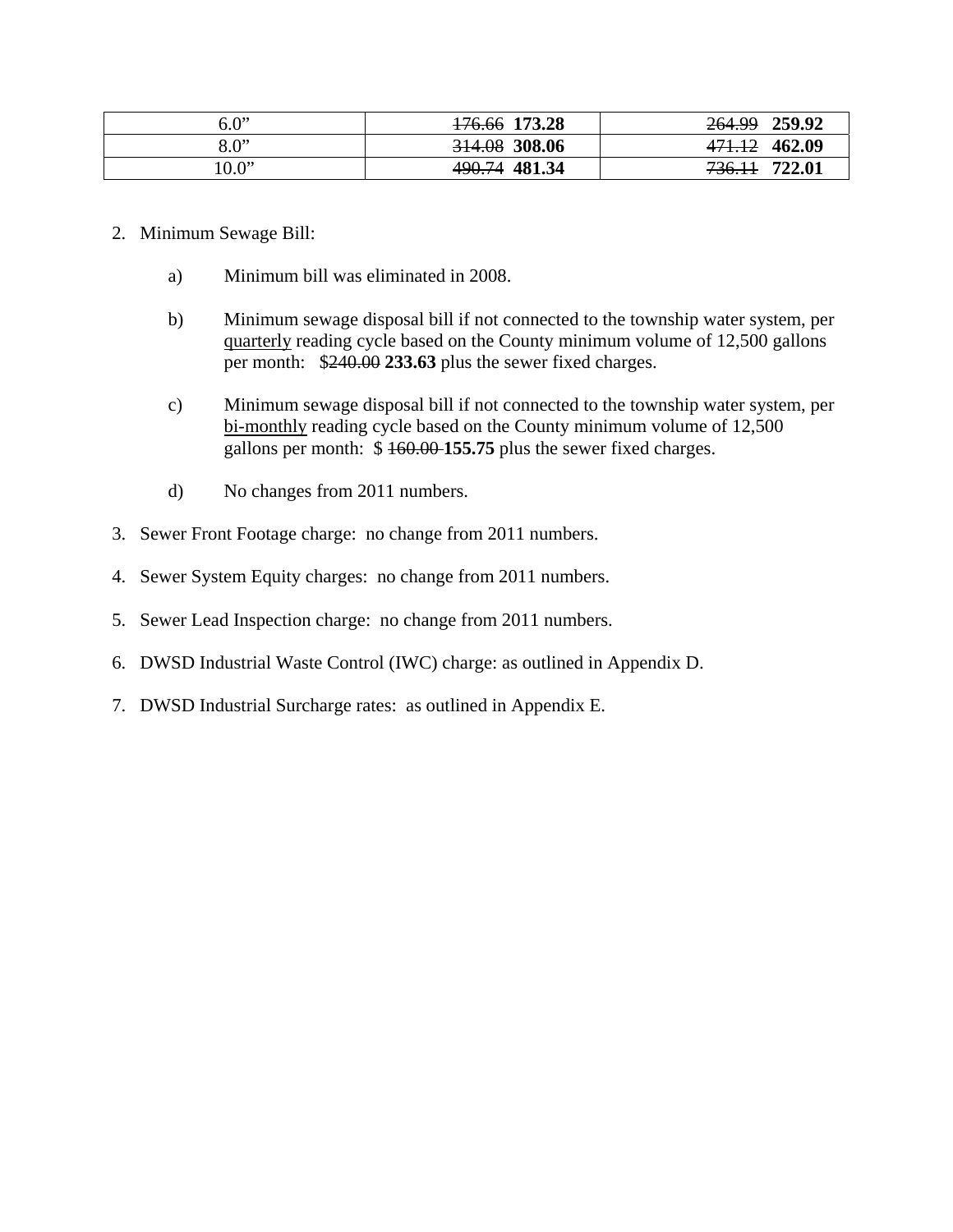**Appendix A Rate Tables**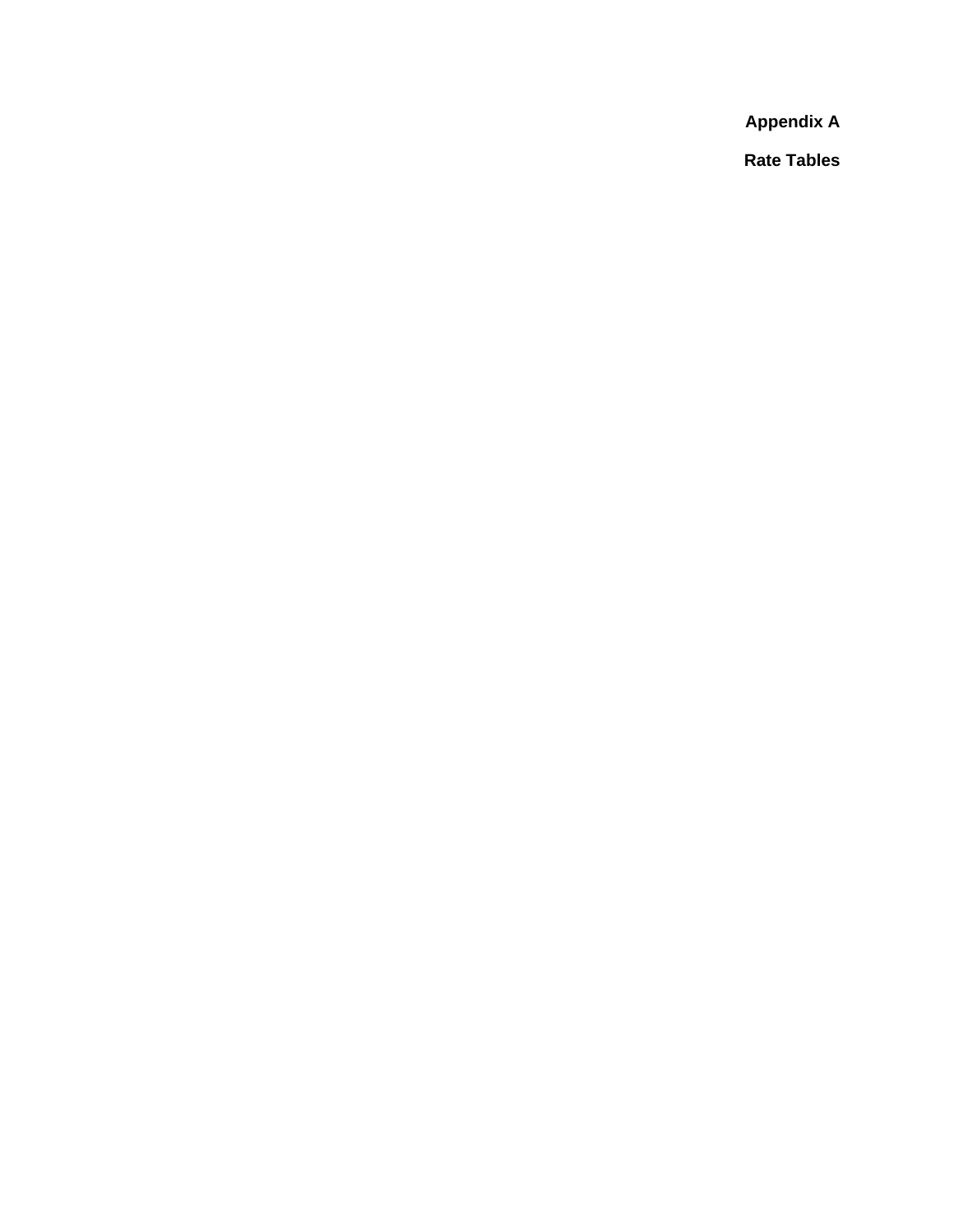# **Budgeted Operating Expenses**

## **592.537 - Water Operations & Maintenance Budget**

| <b>Water Purchases</b>   | The amount we pay DWSD for water purchased.                            |
|--------------------------|------------------------------------------------------------------------|
| Meter Replacement        |                                                                        |
|                          | The amount budgeted for upgrading the customer meters during the year. |
| <b>Indirect Costs</b>    | The amount charged to Water Maintenance for services performed by      |
|                          | employees of the General Fund.                                         |
| Depreciation             | The current year's of depreciation of the Water Fund's capital assets. |
| Maintenance & Operations | Wages and fringes of the employees of the Water Fund and other         |
|                          | operational expenses.                                                  |

## **592.538 - Sewer Operations & Maintenance Budget**

| <b>Sewage Treatment</b>          | The amount we pay WC-RVIS/DWSD and YCUA for sewer treatment            |
|----------------------------------|------------------------------------------------------------------------|
|                                  | services.                                                              |
| <b>WTUA Operations</b>           | Canton's portion of the WTUA operations.                               |
| <b>WTUA Debt Service</b>         | Canton's portion of the WTUA debt requirements.                        |
| <b>WTUA Capital Improvements</b> | Canton's portion of the WTUA capital improvements.                     |
| Interest Expense on bonds        | The annual interest expense due on the outstanding debt.               |
| <b>Indirect Costs</b>            | The amount charged to Sewer Maintenance for services performed by      |
|                                  | employees of the General Fund.                                         |
| Depreciation                     | The current year's of depreciation of the Water Fund's capital assets. |
| Maintenance & Operations         | Wages and fringes of the employees of the Water Fund and other         |
|                                  | operational expenses.                                                  |
| 592.560 - Water Billing Budget   | Wages and fringes of the employees of the Water & Sewer Billing staff  |
|                                  | and other operational expenses.                                        |

# **Current Year Cash Requirements**

| Non-Cash Expenses         | The amount of depreciation from above. This is not a cash                                                       |  |  |
|---------------------------|-----------------------------------------------------------------------------------------------------------------|--|--|
|                           | transaction, therefore, we subtract this out in order to                                                        |  |  |
|                           | calculate our cash needs.                                                                                       |  |  |
| <b>Other Revenues</b>     | Revenues that are not dependent on water usage.                                                                 |  |  |
| <b>Principal Payments</b> | The current year's principal payments due on the outstanding debt.                                              |  |  |
| Increase in Cash Reserves | The amount we need to increase the cash reserves by so<br>that we don't end up with a negative cash flow issue. |  |  |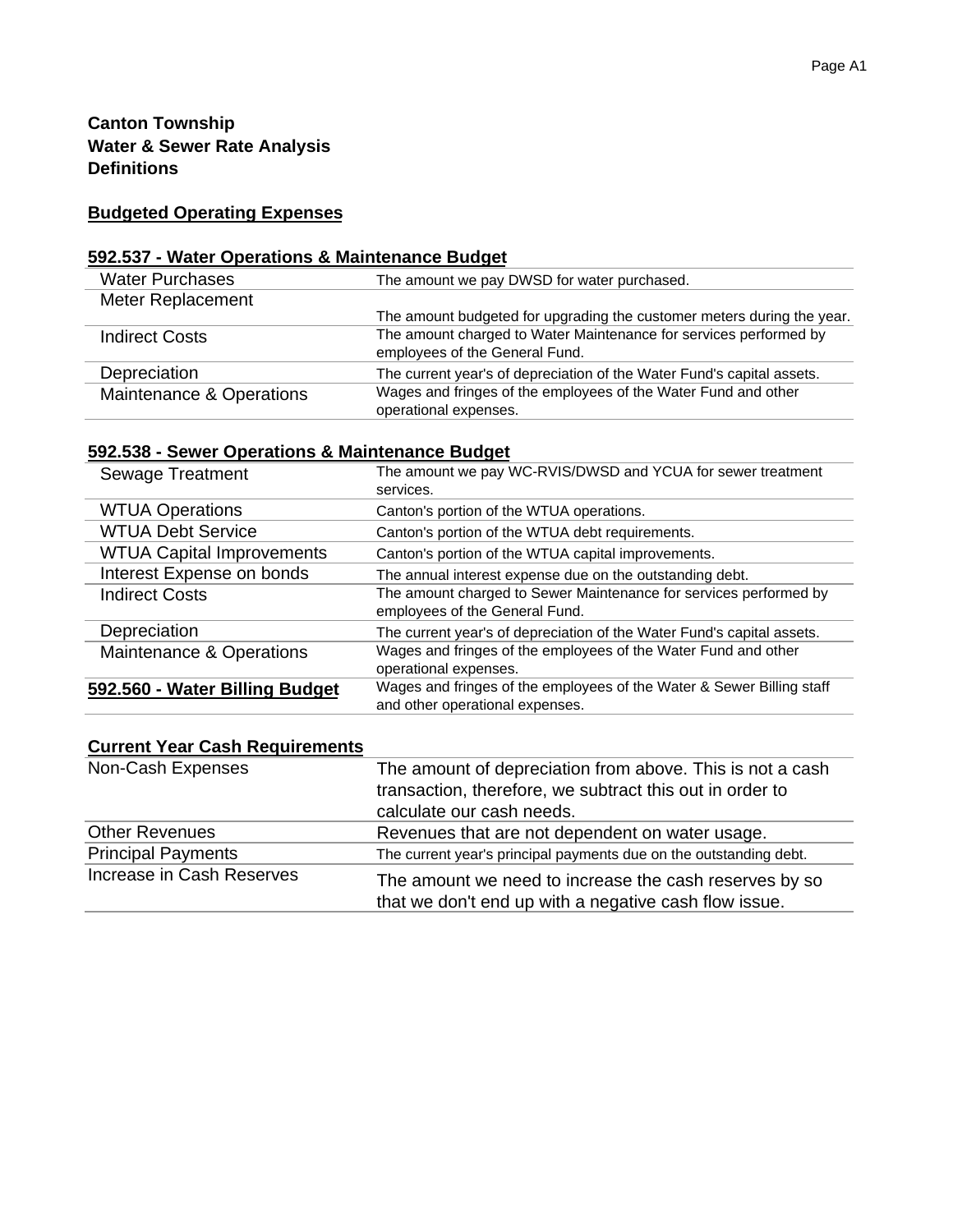| WATER & SEWER RATE HISTORY (per thousand gallons) |       |       |                   |          |          |
|---------------------------------------------------|-------|-------|-------------------|----------|----------|
|                                                   |       |       |                   | Total    |          |
| <b>Effective Date</b>                             | Water | Sewer | <b>Total Rate</b> | Increase | % Change |
| December 1, 1974                                  | 0.34  | 0.34  | 0.68              |          |          |
| December 1, 1975                                  | 0.34  | 0.51  | 0.85              | 0.17     | 25.00%   |
| December 1, 1976                                  | 0.69  | 0.38  | 1.07              | 0.22     | 25.88%   |
| December 1, 1978                                  | 0.69  | 0.51  | 1.20              | 0.13     | 12.15%   |
| December 1, 1979                                  | 0.85  | 0.98  | 1.83              | 0.63     | 52.50%   |
| October 1, 1981                                   | 0.87  | 0.98  | 1.85              | 0.02     | 1.09%    |
| July 1, 1983                                      | 1.14  | 1.40  | 2.54              | 0.69     | 37.30%   |
| September 1, 1984                                 | 1.06  | 1.42  | 2.48              | (0.06)   | $-2.36%$ |
| September 1, 1991                                 | 1.22  | 1.51  | 2.73              | 0.25     | 10.08%   |
| September 1, 1992                                 | 1.32  | 1.61  | 2.93              | 0.20     | 7.33%    |
| September 1, 1993                                 | 1.42  | 1.76  | 3.18              | 0.25     | 8.53%    |
| October 1, 1994                                   | 1.52  | 1.91  | 3.43              | 0.25     | 7.86%    |
| February 1, 1996                                  | 1.62  | 2.06  | 3.68              | 0.25     | 7.29%    |
| August 1, 1997                                    | 1.74  | 2.23  | 3.97              | 0.29     | 7.88%    |
| September 1, 1998                                 | 1.86  | 2.40  | 4.26              | 0.29     | 7.30%    |
| January 1, 1999                                   | 1.86  | 2.40  | 4.26              |          | 0.00%    |
| January 1, 2000                                   | 1.91  | 2.64  | 4.55              | 0.29     | 6.81%    |
| April 1, 2001                                     | 1.95  | 2.81  | 4.76              | 0.21     | 4.62%    |
| May 1, 2002                                       | 2.00  | 3.06  | 5.06              | 0.30     | 6.30%    |
| July 1, 2003                                      | 2.26  | 3.15  | 5.41              | 0.35     | 6.92%    |
| July 1, 2004                                      | 2.26  | 3.15  | 5.41              |          | 0.00%    |
| July 1, 2005                                      | 2.26  | 3.15  | 5.41              |          | $0.00\%$ |
| June 1, 2006                                      | 2.26  | 3.30  | 5.56              | 0.15     | 2.77%    |
| July 1, 2007                                      | 2.48  | 3.45  | 5.93              | 0.37     | 6.65%    |
| July 1, 2008                                      | 2.61  | 4.54  | 7.15              | 1.22     | 20.57%   |
| July 1, 2009                                      | 2.87  | 5.33  | 8.20              | 1.05     | 14.69%   |
| July 1, 2010                                      | 3.69  | 5.96  | 9.65              | 1.45     | 17.68%   |
| July 1, 2011                                      | 3.99  | 6.40  | 10.39             | 0.74     | 7.67%    |

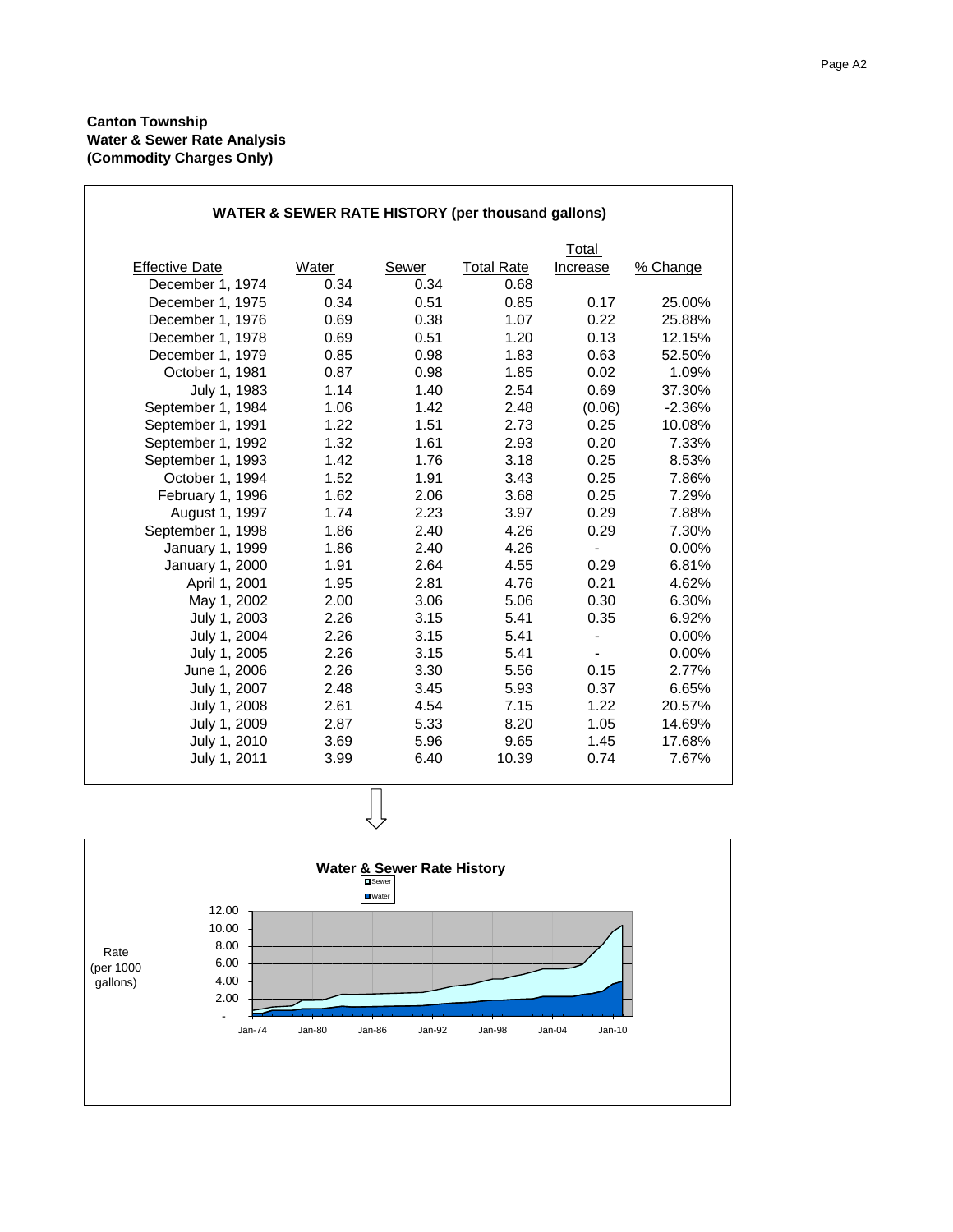# **Canton Township Water & Sewer Rate Analysis**

# **WATER TREATMENT & TRANSMISSION COSTS**

### *Water Purchased* **(per 1,000 gallons)**

|                       | <b>DWSD</b>     |          |  |  |
|-----------------------|-----------------|----------|--|--|
| <b>Effective Date</b> | Rate            | % Change |  |  |
| July 1, 1995          | 1.03            |          |  |  |
| July 1, 1996          | 1.06            | 2.9%     |  |  |
| July 1, 1997          | 1.10            | 3.8%     |  |  |
| July 1, 1998          | 1.18            | 7.3%     |  |  |
| July 1, 1999          | 1.21            | 2.5%     |  |  |
| July 1, 2000          | 1.27            | 5.0%     |  |  |
| July 1, 2001          | 1.42            | 11.8%    |  |  |
| July 1, 2002          | 1.62            | 14.1%    |  |  |
| July 1, 2003          | 1.78            | 9.9%     |  |  |
| July 1, 2004          | 2.00            | 12.4%    |  |  |
| July 1, 2005          | 2.22            | 11.0%    |  |  |
| July 1, 2006          | 2.22            | 0.0%     |  |  |
| July 1, 2007          | 2.37            | 6.8%     |  |  |
| July 1, 2008          | 2.39            | 0.8%     |  |  |
| July 1, 2009          | 2.31            | $-3.3%$  |  |  |
| July 1, 2010          | 2.66            | 15.2%    |  |  |
| July 1, 2011          | 2.93            | 10.2%    |  |  |
| July 1, 2012          | 3.17            | 8.2%     |  |  |
|                       | Total % Change: | 207.8%   |  |  |
|                       | Avg increase:   | 7.0%     |  |  |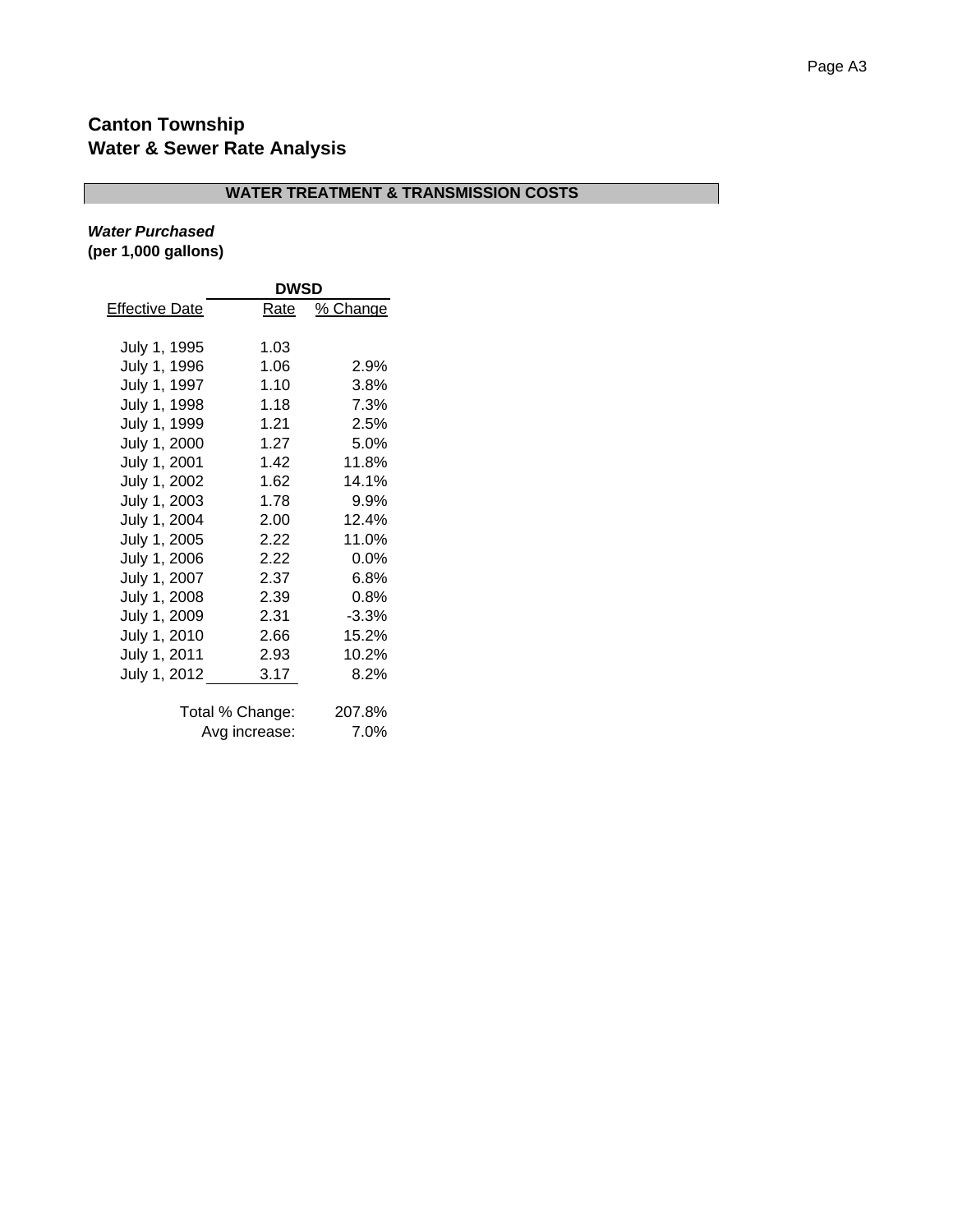#### **SEWER TREATMENT COSTS**

## *Sewage Disposal* **(per 1,000 gallons)**

|                 | <b>DWSD*</b>    |          | <b>YCUA</b>     |            |
|-----------------|-----------------|----------|-----------------|------------|
| Effective Date  | Rate            | % Change | Rate            | % Change   |
| July 1, 1995    | 0.81            |          | 0.9834          |            |
| July 1, 1996    | 0.89            | 9.9%     | 0.9834          | $0.0\%$    |
| July 1, 1997    | 0.91            | 2.2%     | 0.9565          | $-2.7%$    |
| July 1, 1998    | 0.96            | 5.5%     | 0.9808          | 2.5%       |
| July 1, 1999    | 1.03            | 7.3%     | 1.0352          | 5.5%       |
| July 1, 2000    | 1.05            | 1.9%     | 1.0023          | $-3.2%$    |
| July 1, 2001    | 1.02            | $-2.9%$  | 1.1580          | 15.5%      |
| July 1, 2002    | 1.13            | 10.8%    | 1.2255          | 5.8%       |
| July 1, 2003    | 1.23            | 8.8%     | 1.2812          | 4.5%       |
| July 1, 2004    | 1.26            | 2.4%     | 1.3469          | 5.1%       |
| July 1, 2005    | 1.26            | 0.0%     | 1.3188          | $-2.1%$    |
| July 1, 2006    | 1.30            | 3.2%     | 1.4644          | 11.0%      |
| July 1, 2007    | 1.31            | 0.8%     | 1.5236          | 4.0%       |
| July 1, 2008    | 1.39            | 6.1%     | 1.6093          | 5.6%       |
| July 1, 2009    | 1.41            | 1.4%     | 1.5759          | $-2.1%$    |
| October 1, 2010 | 1.47            | 4.3%     | 1.4904          | $-5.4%$    |
| July 1, 2011    | 1.44            | $-2.0\%$ | 1.6760          | 12.5%      |
| July 1, 2012    | 1.49            | 3.5%     | 1.7263          | $3.0\%$ ** |
|                 | Total % Change: | 84.0%    | Total % Change: | 75.5%      |
|                 | Avg increase:   | 3.7%     | Avg increase:   | 3.5%       |

\*These rates exclude the DWSD fixed charges and Wayne County RVIS charges for transporting sewage to DWSD. \*\*Estimated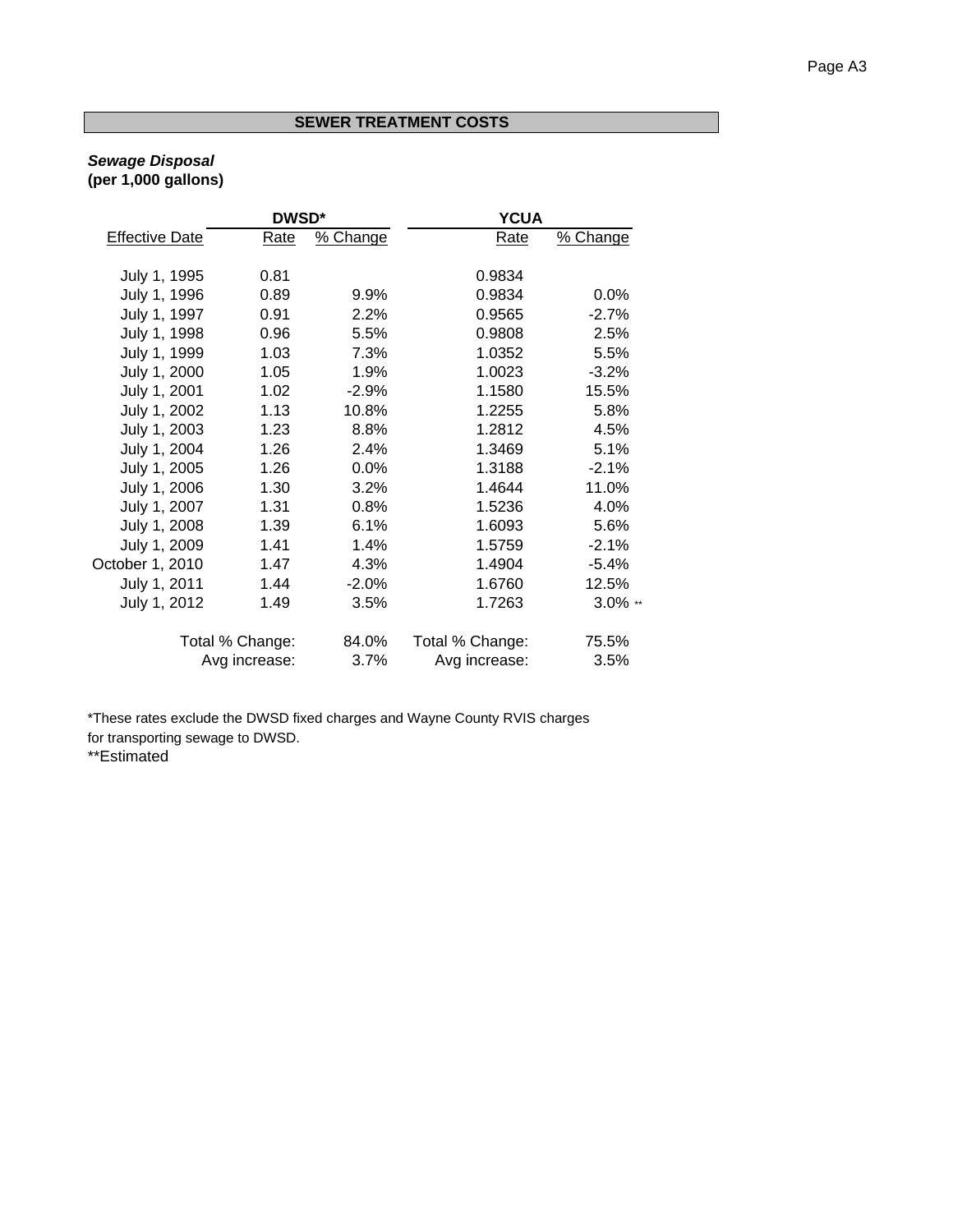# **Canton Township Consumption History**

(in thousand gallons)

| Year | Purchased                           | <b>Billed</b> | <b>UFW</b> | UFW %    | Average   |  |  |  |
|------|-------------------------------------|---------------|------------|----------|-----------|--|--|--|
| 1995 | 2,355,944                           | 2,343,515     | 12,429     | 0.53%    |           |  |  |  |
| 1996 | 2,542,252                           | 2,541,189     | 1,063      | 0.04%    |           |  |  |  |
| 1997 | 2,664,403                           | 2,445,909     | 218,494    | 8.20%    |           |  |  |  |
| 1998 | 2,661,325                           | 2,908,818     | (247,493)  | -9.30%   |           |  |  |  |
| 1999 | 3,106,622                           | 3,096,507     | 10,115     | 0.33%    |           |  |  |  |
| 2000 | 2,830,294                           | 2,715,344     | 114,950    | 4.06%    |           |  |  |  |
| 2001 | 2,864,657                           | 3,047,036     | (182, 379) | $-6.37%$ | 2,728,331 |  |  |  |
| 2002 | 3,395,680                           | 3,297,112     | 98,568     | 2.90%    | 2,799,429 |  |  |  |
| 2003 | 3,304,252                           | 3,091,567     | 212,685    | 6.44%    | 2,831,889 |  |  |  |
| 2004 | 3,380,749                           | 2,987,866     | 392,883    | 11.62%   | 2,847,486 |  |  |  |
| 2005 | 3,357,496                           | 3,367,677     | (10, 181)  | $-0.30%$ | 2,894,776 |  |  |  |
| 2006 | 3,067,676                           | 3,041,124     | 26,552     | 0.87%    | 2,906,972 |  |  |  |
| 2007 | 3,470,575                           | 3,316,524     | 154,051    | 4.44%    | 2,938,476 |  |  |  |
| 2008 | 3,227,748                           | 3,095,821     | 131,927    | 4.09%    | 2,949,715 |  |  |  |
| 2009 | 2,740,788                           | 2,711,855     | 28,933     | 1.06%    | 2,933,858 |  |  |  |
| 2010 | 2,705,751                           | 2,756,646     | (50,895)   | -1.88%   | 2,922,782 |  |  |  |
| 2011 | 2,858,757                           | 2,817,971     | 40,786     | 1.43%    | 2,916,617 |  |  |  |
| 2012 | 2,916,667                           | 2,800,000     | 116,667    | 4.00%    | 2,910,138 |  |  |  |
|      |                                     |               |            |          |           |  |  |  |
|      | Projection based on 17 Year Average |               |            |          |           |  |  |  |

# *Projection based on 17 Year Average*

| 2012 | 2.972.645 | 2.916.617                                  | 56.029 | 1.66% |
|------|-----------|--------------------------------------------|--------|-------|
|      |           |                                            |        |       |
|      |           | Projection based on 16 Year Trend Analysis |        |       |

| 201 <sup>c</sup> | 442<br>ററ | 734 | .708 |  |
|------------------|-----------|-----|------|--|
|                  |           |     |      |  |

#### Note:

1) UFW means unaccounted for water which includes water loss due to leaks in older water mains, master meter error and customer meter error.

2) Average column indicates the running average of the annual amount billed.

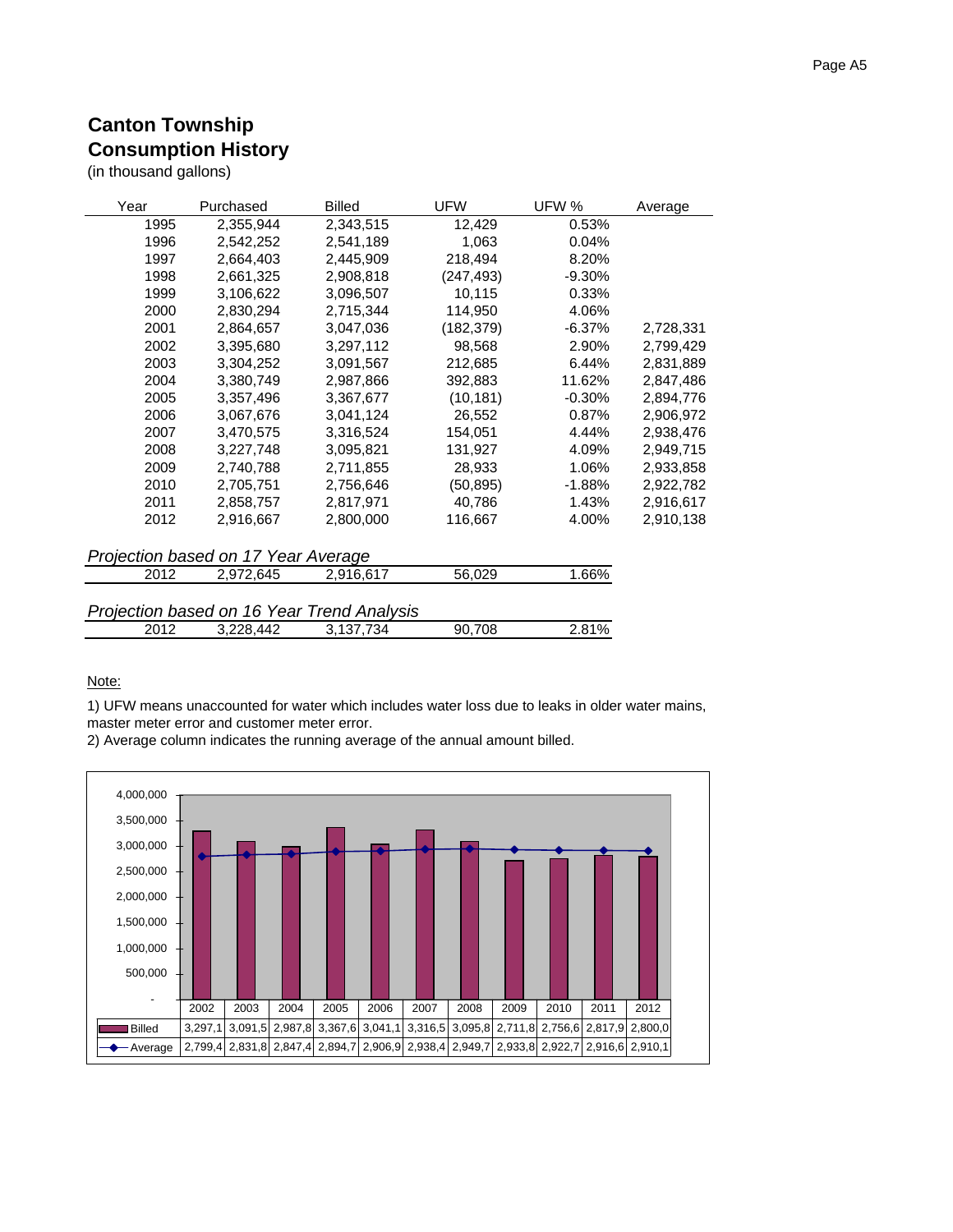# **Canton Township Water & Sewer Rate Analysis For the 2012 Budget Year**

# **Budgeted Operating Expenses**

| 592-536 - Water Maintenance Budget                              |               |
|-----------------------------------------------------------------|---------------|
| <b>Water Purchases</b>                                          | \$8,591,000   |
| <b>Meter Replacement</b>                                        | 216,000       |
| <b>Indirect Costs</b>                                           | 779,596       |
| Depreciation                                                    | 1,500,000     |
| Maintenance & Operations                                        | 2,862,999     |
| 592-537 - Sewer Maintenance Budget                              |               |
| Sewage Disposal                                                 | 7,328,459     |
| <b>WTUA Operations</b>                                          | 1,544,093     |
| <b>WTUA Debt Service</b>                                        | 2,866,815     |
| <b>WTUA Capital Improvements</b>                                | 123,072       |
| Interest Expense on bonds                                       | 3,277,233     |
| <b>Indirect Costs</b>                                           | 879,118       |
| Depreciation                                                    | 1,100,000     |
| Maintenance & Operations                                        | 2,303,844     |
| 592.560 - Water Billing Budget                                  | 454,339       |
| <b>Budgeted Operating Expenses</b>                              | \$33,826,568  |
| <b>Current Year Cash Requirements</b>                           |               |
| <b>Budgeted Operating Expenses</b>                              | \$33,826,568  |
| Less: Non-Cash Expenses (Depreciation)                          | (2,600,000)   |
| <b>Less: Other Revenues</b>                                     | (1, 394, 228) |
| Plus: Principal Payments (Not expensed, reduction of liability) | 1,650,000     |
|                                                                 |               |
| <b>Current Year Cash Requirements</b>                           | \$31,482,340  |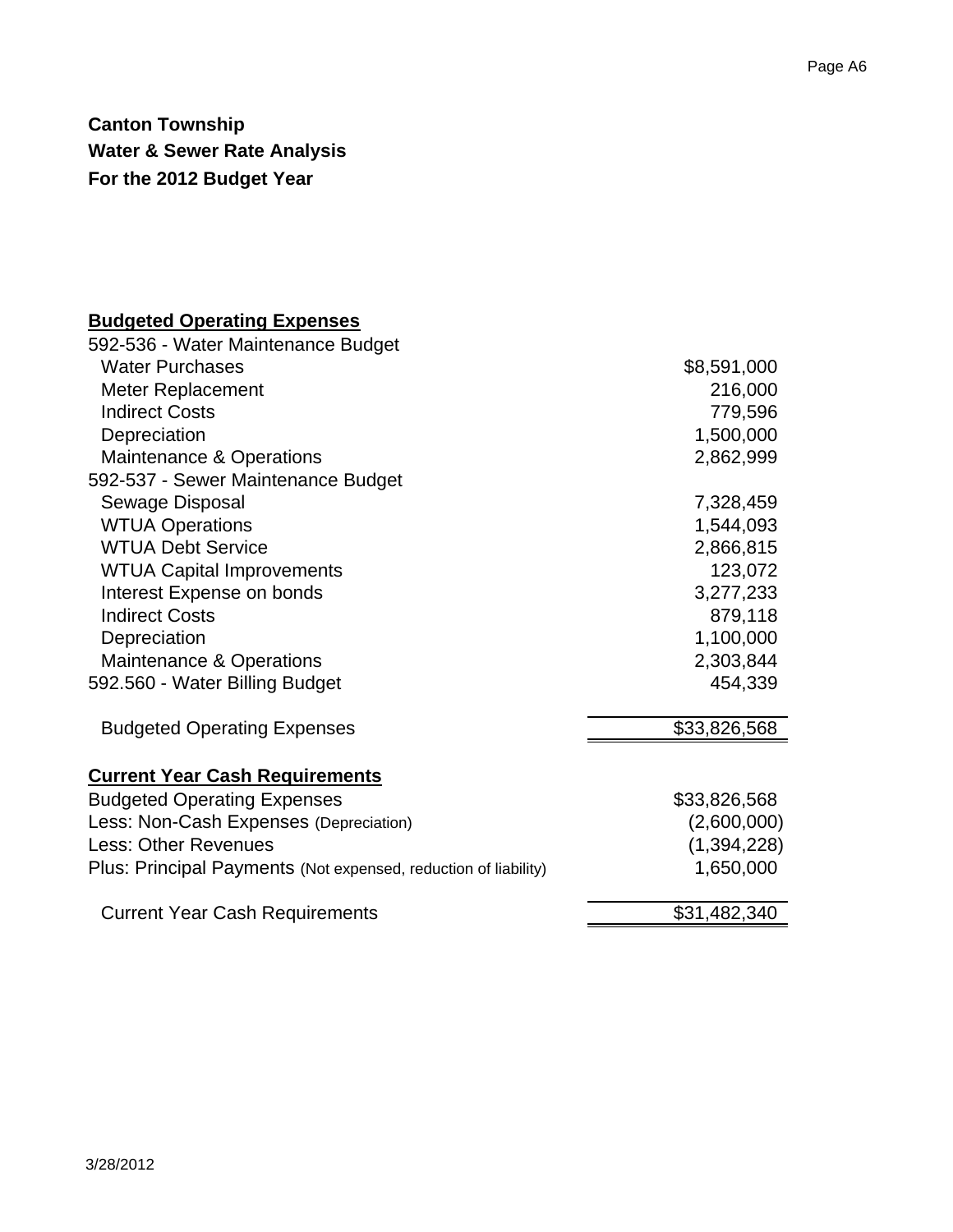# **Canton Township**

**Water & Sewer Rate Analysis**

#### **For the 2012 Budget**

|                               | <b>Customer Meter Size</b>       | Required<br><b>Revenues</b><br>to Meet Cash<br><b>Requirements</b> | Current<br>Amount | Number of<br><b>Customers</b> | Revenue<br>Projection<br><b>Based on</b><br><b>Current Rates</b> | Proposed<br>\$ Inc(Dec)<br>Over<br><b>Current Rate</b> | Water/Sewer Rate*<br><b>Required to Cover</b><br>2012 Budgeted<br><b>Expenses</b><br>per 1,000 Gallons | Revenue<br>Projection<br><b>Based on</b><br><b>Proposed Rates</b> | % Increase<br>Over<br>Current<br>Rate |
|-------------------------------|----------------------------------|--------------------------------------------------------------------|-------------------|-------------------------------|------------------------------------------------------------------|--------------------------------------------------------|--------------------------------------------------------------------------------------------------------|-------------------------------------------------------------------|---------------------------------------|
|                               |                                  |                                                                    |                   |                               |                                                                  |                                                        |                                                                                                        |                                                                   |                                       |
| Fixed Fee - Monthly Charge    | 1" (or less) w/o footing drains  | \$2,506,523                                                        | \$5.27            | 11,550                        | \$730,422                                                        | \$0.08                                                 | \$5.35                                                                                                 | \$741,510                                                         | 1.52%                                 |
|                               | 2.0" meter w/o footing drains    |                                                                    | \$21.08           | 1,474                         | \$372,863                                                        | \$0.32                                                 | \$21.40                                                                                                | \$378,523                                                         | 1.52%                                 |
|                               | 1" (or less) with footing drains |                                                                    | \$9.91            | 10,000                        | \$1,189,200                                                      | \$0.43                                                 | \$10.34                                                                                                | \$1,240,800                                                       | 4.34%                                 |
|                               | $1.5"$ meter                     |                                                                    | \$11.86           | 3                             | \$427                                                            | \$0.18                                                 | \$12.04                                                                                                | \$433                                                             | 1.52%                                 |
|                               | 2.0" meter with footing drains   |                                                                    | \$25.72           | 266                           | \$82,098                                                         | \$0.67                                                 | \$26.39                                                                                                | \$84,237                                                          | 2.60%                                 |
|                               | 3.0" meter                       |                                                                    | \$47.43           | 52                            | \$29,596                                                         | \$0.72                                                 | \$48.15                                                                                                | \$30,046                                                          | 1.52%                                 |
|                               | 4.0" meter                       |                                                                    | \$84.32           | 19                            | \$19,225                                                         | \$1.28                                                 | \$85.60                                                                                                | \$19,517                                                          | 1.52%                                 |
|                               | 6.0" meter                       |                                                                    | \$189.72          | 5                             | \$11,383                                                         | \$2.88                                                 | \$192.60                                                                                               | \$11,556                                                          | 1.52%                                 |
| Variable rate                 |                                  |                                                                    |                   |                               |                                                                  |                                                        |                                                                                                        |                                                                   |                                       |
| <b>Water Revenue</b>          |                                  | 10,926,389                                                         | 3.99              |                               | \$11,172,000                                                     | (\$0.09)                                               | \$3.90                                                                                                 | \$10,920,000                                                      | $-2.26%$                              |
| Sewer Revenue                 |                                  | 17,435,028                                                         | 6.40              |                               | \$17,920,000                                                     | (\$0.17)                                               | \$6.23                                                                                                 | \$17,444,000                                                      | $-2.66%$                              |
| <b>Add'I Sewage Treatment</b> | (Customers with footing drains)  | 614,400                                                            |                   |                               | \$511,680                                                        |                                                        |                                                                                                        | \$614,400                                                         |                                       |
|                               |                                  | \$31,482,340                                                       | \$10.39           | 23,369                        | \$32,038,894                                                     | (\$0.26)                                               | \$10.13                                                                                                | \$31,485,022                                                      | $-2.50%$                              |
|                               |                                  |                                                                    |                   |                               |                                                                  |                                                        |                                                                                                        |                                                                   |                                       |

#### **Notes:**

\* Rate based on average volume purchased, in thousand gallons: PROJECTED CONSUMPTION: 2,800,000 thousand gallons This assumes we get water and sewer charges on every unit billed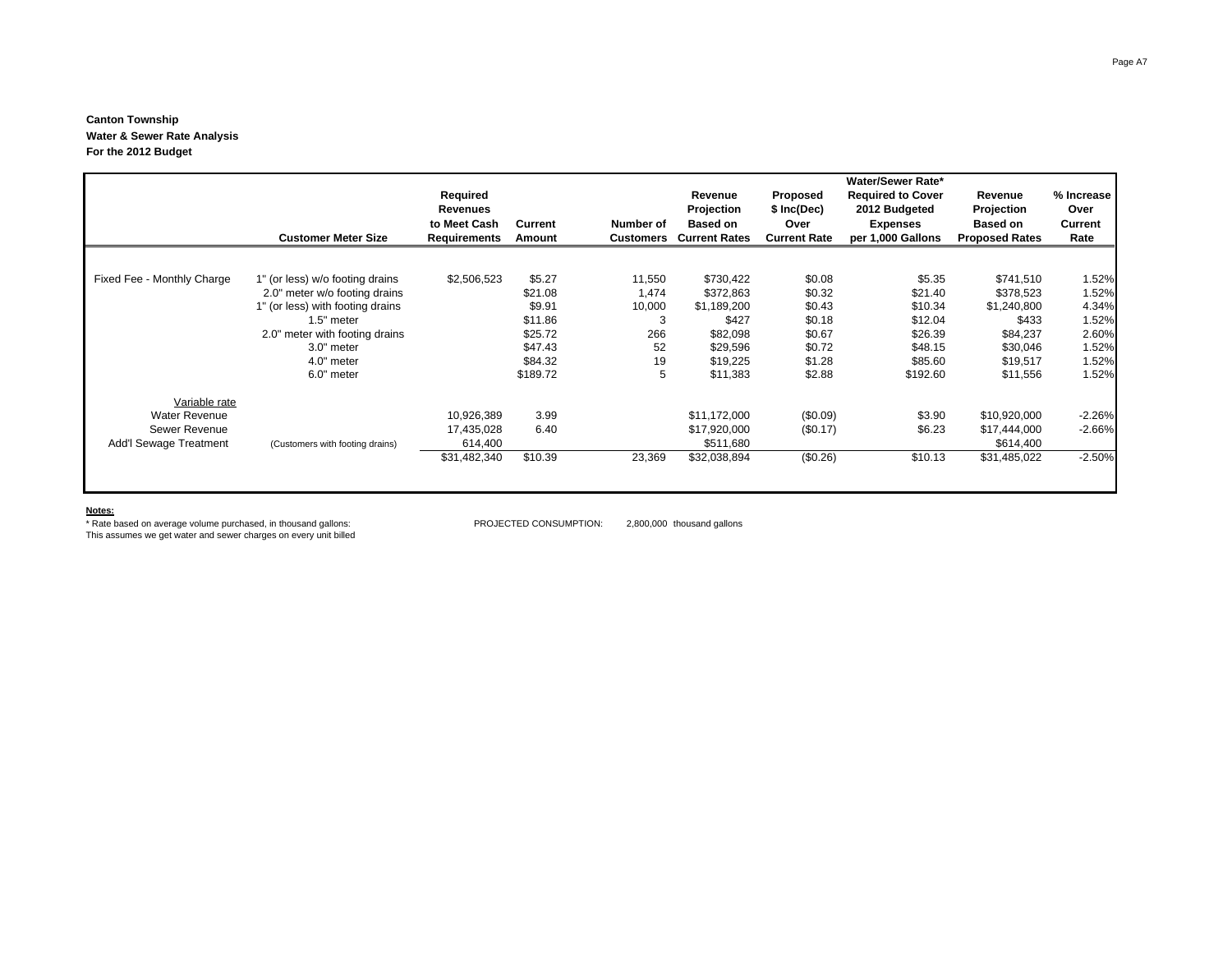#### **2012 Water Fixed Fee Service Charges**

| Size         | Bimonthly | Quarterly |  |
|--------------|-----------|-----------|--|
| 1" (or less) | 5.88      | 8.82      |  |
| 1.5"         | 13.24     | 19.86     |  |
| 2.0"         | 23.54     | 35.31     |  |
| 3.0"         | 52.98     | 79.47     |  |
| 4.0"         | 94.18     | 141.27    |  |
| 6.0"         | 211.92    | 317.88    |  |
| 8.0"         | 376.74    | 565.11    |  |
| 10.0"        | 588.66    | 882.99    |  |

|              |           |           |                   |          | Monthly  |        |        |
|--------------|-----------|-----------|-------------------|----------|----------|--------|--------|
| <b>Size</b>  | Bimonthly | Quarterly |                   |          |          | Water  | Sewer  |
|              |           |           | <b>Meter Size</b> | 2011 fee | 2012 fee | 55.02% | 44.98% |
| 1" (or less) | 5.88      | 8.82      | 1" (or less) w/o  | 5.27     | 5.35     | 2.94   | 2.41   |
| 1.5"         | 13.24     | 19.86     | 1" (or less) with | 9.91     | 10.34    | 2.94   | 7.40   |
| 2.0"         | 23.54     | 35.31     | 1.5"              | 11.86    | 12.04    | 6.62   | 5.42   |
| 3.0"         | 52.98     | 79.47     | $2.0"$ w/o        | 21.08    | 21.40    | 11.77  | 9.63   |
| 4.0"         | 94.18     | 141.27    | $2.0"$ with       | 25.72    | 26.39    | 11.77  | 14.62  |
| 6.0"         | 211.92    | 317.88    | 3.0"              | 47.43    | 48.15    | 26.49  | 21.66  |
| 8.0"         | 376.74    | 565.11    | 4.0"              | 84.32    | 85.60    | 47.09  | 38.51  |
| 10.0"        | 588.66    | 882.99    | 6.0"              | 189.72   | 192.60   | 105.96 | 86.64  |
|              |           |           | 8.0"              | 337.28   | 342.40   | 188.37 | 154.03 |
|              |           |           | 10.0"             | 527.00   | 535.00   | 294.33 | 240.67 |
|              |           |           |                   |          |          |        |        |

## **2012 Sewer Fixed Fee Service Charges**

| Size                    | Bimonthly | Quarterly | <b>Meter Size</b> | <b>Meter Ratios</b> | <b>Notes</b> |
|-------------------------|-----------|-----------|-------------------|---------------------|--------------|
|                         |           |           | 1" (or less)      | 1.00                | withou       |
| 1" (or less) without FD | 4.82      | 7.23      | 1" (or less)      | 1.00                | with fo      |
| 1" (or less) with FD    | 14.80     | 22.20     | 1.5"              | 2.25                |              |
| 1.5"                    | 10.84     | 16.26     | 2.0"              | 4.00                | withou       |
| 2.0"                    | 19.26     | 28.89     | 2.0"              | 4.00                | with fo      |
| 3.0"                    | 43.32     | 64.98     | 3.0"              | 9.00                |              |
| 4.0"                    | 77.02     | 115.53    | 4.0"              | 16.00               |              |
| 6.0"                    | 173.28    | 259.92    | 6.0"              | 36.00               |              |
| 8.0"                    | 308.06    | 462.09    | 8.0"              | 64.00               |              |
| 10.0"                   | 481.34    | 722.01    | 10.0"             | 100.00              |              |
|                         |           |           |                   |                     |              |

| <b>Size</b>             | <b>Bimonthly</b> | Quarterly | <b>Meter Size</b> | <b>Meter Ratios</b> | <b>Notes</b>                     |
|-------------------------|------------------|-----------|-------------------|---------------------|----------------------------------|
|                         |                  |           | $1"$ (or less)    | 1.00                | without footing drains connected |
| 1" (or less) without FD | 4.82             | 7.23      | $1"$ (or less)    | 1.00                | with footing drains connected    |
| 1" (or less) with FD    | 14.80            | 22.20     | 1.5"              | 2.25                |                                  |
| 1.5"                    | 10.84            | 16.26     | 2.0"              | 4.00                | without footing drains connected |
| 2.0"                    | 19.26            | 28.89     | 2.0"              | 4.00                | with footing drains connected    |
| 3.0"                    | 43.32            | 64.98     | 3.0"              | 9.00                |                                  |
| 4.0"                    | 77.02            | 115.53    | 4.0"              | 16.00               |                                  |
| 6.0"                    | 173.28           | 259.92    | 6.0"              | 36.00               |                                  |
| 8.0"                    | 308.06           | 462.09    | 8.0"              | 64.00               |                                  |
| 10.0"                   | 481.34           | 722.01    | 10.0"             | 100.00              |                                  |
|                         |                  |           |                   |                     |                                  |

#### **2012 Total Fixed Fee Service Charges**

| Size         | Bimonthly | Quarterly |
|--------------|-----------|-----------|
|              |           |           |
| 1" (or less) | 10.70     | 16.05     |
| 1" (or less) | 28.04     | 42.06     |
| 1.5"         | 24.08     | 36.12     |
| 2.0"         | 42.80     | 64.20     |
| 3.0"         | 96.30     | 144.45    |
| 4.0"         | 171.20    | 256.80    |
| 6.0"         | 385.20    | 577.80    |
| 8.0"         | 684.80    | 1,027.20  |
| 10.0"        | 1,070.00  | 1.605.00  |
|              |           |           |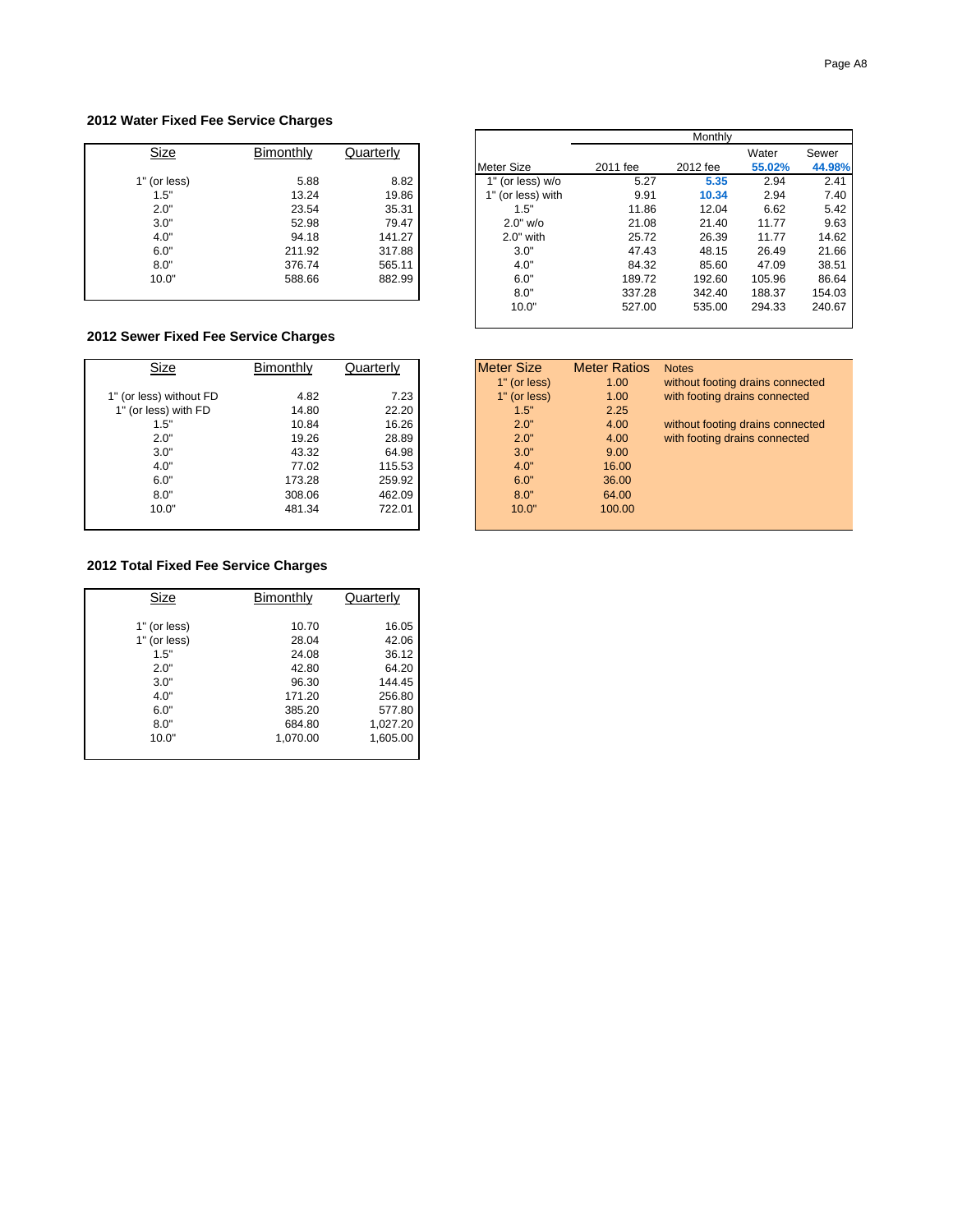#### **Canton Township Cash and Investment History**

|                                                               | 1997                                  | 1998                  | 1999                                               | 2000                                                                        | 2001                  | 2002                  | 2003                  | 2004                                  | 2005                             | 2006                                     | 2007                                           | 2008                                 | 2009                                 | 2010                                 | 2011                                   |
|---------------------------------------------------------------|---------------------------------------|-----------------------|----------------------------------------------------|-----------------------------------------------------------------------------|-----------------------|-----------------------|-----------------------|---------------------------------------|----------------------------------|------------------------------------------|------------------------------------------------|--------------------------------------|--------------------------------------|--------------------------------------|----------------------------------------|
| Cash and cash equivalents<br>Investments<br>Restricted assets | \$19.329.481<br>12.253.050<br>208.425 | 15.016.269<br>206.632 | \$23,792,673 \$21,608,568<br>20.785.038<br>204.588 | \$32,441,985 \$28,040,505 \$10,396,549 \$2,639,961<br>14.575.001<br>202.295 | 20.102.119<br>173,325 | 17,994,363<br>165,325 | 27.244.640<br>163.450 | 1,215,735 \$<br>29.357.464<br>156.450 | 367.309<br>26.791.414<br>149.450 | 1.127.553<br>$\mathcal{P}$<br>18.068.304 | 7.415.892 \$<br>- 5<br>6.845.841<br>43.377.714 | 3.611.224<br>8.836.014<br>29.719.039 | 1.234.533<br>8.693.832<br>18.055.888 | 2.542.951<br>7.845.446<br>14,034,887 | \$7.377.409<br>6,155,463<br>12.214.488 |
|                                                               | 31.790.956                            | 39.015.574            | 42.598.194                                         | 47.219.281                                                                  | 48.315.949            | 28.556.237            | 30.048.051            | 30.729.649                            | 27,308,173                       | 19.195.857                               | 57.639.447                                     | 42.166.277                           | 27.984.253                           | 24.423.284                           | 25.747.360                             |
| Cash available                                                | 31.582.53                             | 38.808.942            | 42.393.606                                         | 47.016.986                                                                  | 48.142.624            | 28.390.912 29.884.601 |                       | 30.573.199                            | 27.158.723                       | 19.195.857                               | 14.261.733                                     | 12.447.238                           | 9.928.365                            | 10.388.397                           | 13.532.872                             |
| Change from prior year                                        |                                       | 7.226.411             | 3.584.664                                          | 4.623.380                                                                   | 1,125,638             | (19, 751, 712)        | 1.493.689             | 688,598                               | (3,414,476)                      | (7,962,866)                              | (4,934,124)                                    | (1,814,495)                          | (2,518,873)                          | 460.032                              | 3.144.475                              |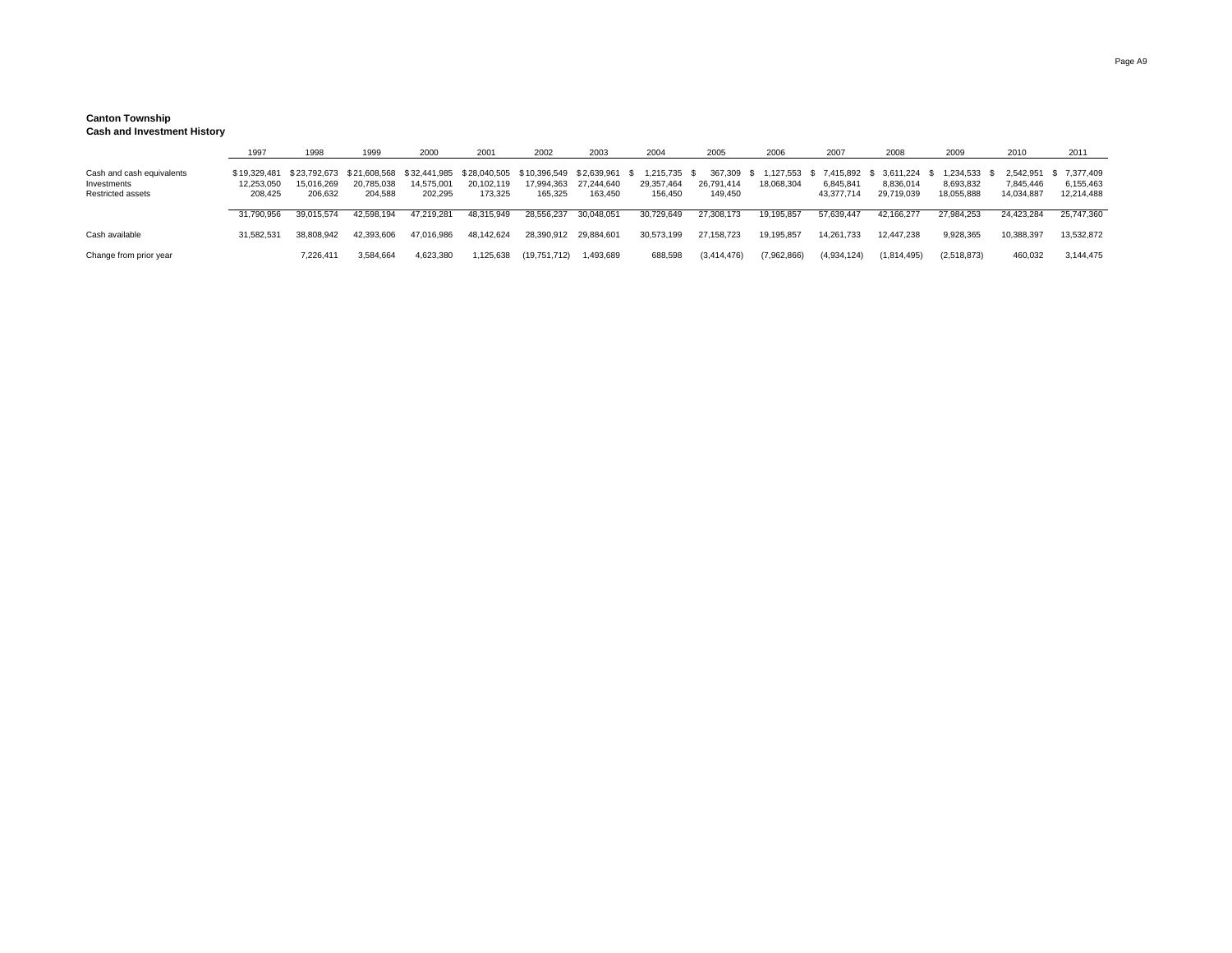|                                               |                                                                                    | <b>Charter Township of Canton</b> |
|-----------------------------------------------|------------------------------------------------------------------------------------|-----------------------------------|
|                                               |                                                                                    | <b>Budget Worksheet Report</b>    |
|                                               | <b>Account Number Description</b>                                                  | 2011 Board                        |
| Fund: 592 - Water and Sewer                   |                                                                                    |                                   |
| <b>Revenues</b>                               |                                                                                    |                                   |
| Department: 000 - Non-Departmental            |                                                                                    |                                   |
| Fed Grnts - Federal Grants                    |                                                                                    |                                   |
| 501                                           | <b>Federal Grants</b>                                                              | 0.00                              |
|                                               | <b>Account Classification Total: Fed Grnts - Federal Grants</b>                    | \$0.00                            |
|                                               |                                                                                    |                                   |
|                                               | Cont & Dons - Contributions and Donations                                          |                                   |
| 674 0001                                      | <b>Contributions Donated Lines</b>                                                 | 0.00                              |
|                                               | <b>Account Classification Total: Cont &amp; Dons - Contributions and Donations</b> | \$0.00                            |
|                                               |                                                                                    |                                   |
| <b>CFS - Charges for Services</b><br>642 0000 |                                                                                    |                                   |
| 642_0001                                      | Water Sales Ledger 0<br>Water Sales Ledger 1                                       | 4,500,000.00                      |
| 642_0002                                      | Water Sales Ledger 2                                                               | 1,500,000.00<br>2,600,000.00      |
| 642_0003                                      | Water Sales Ledger 3                                                               | 2,750,000.00                      |
| 642_0010                                      | <b>Water Sales Equity Charges</b>                                                  | 160,000.00                        |
| 642 0015                                      | Water Sales Front Footage                                                          | 10,000.00                         |
| 642_0020                                      | <b>Water Sales Tap Fees</b>                                                        | 90,000.00                         |
| 643_0000                                      | Sewage Disposal Services Ledger 0                                                  | 7,400,000.00                      |
| 643_0001                                      | Sewage Disposal Services Ledger 1                                                  | 2,500,000.00                      |
| 643_0002                                      | Sewage Disposal Services Ledger 2                                                  | 4,150,000.00                      |
| 643_0003                                      | Sewage Disposal Services Ledger 3                                                  | 4,150,000.00                      |
| 643_0010                                      | Sewage Disposal Services Equity Charges                                            | 300,000.00                        |
| 643_0015                                      | Sewage Disposal Services Front Footage                                             | 20,000.00                         |
| 643_0020                                      | Sewage Disposal Services Capital Charges                                           | 0.00                              |
| 644                                           | Industrial Waste Charge                                                            | 400,000.00                        |
| 645_0000                                      | Fixed Water & Sewer Charges Ledger 0                                               | 650,000.00                        |
| 645_0001                                      | Fixed Water & Sewer Charges Ledger 1                                               | 300,000.00                        |
| 645_0002                                      | Fixed Water & Sewer Charges Ledger 2                                               | 700,000.00                        |
| 645_0003                                      | Fixed Water & Sewer Charges Ledger 3                                               | 700,000.00                        |
| 646_0000                                      | Non-Sump Charge Ledger 0                                                           | 0.00                              |
| 646_0001                                      | Non-Sump Charge Ledger 1                                                           | 0.00                              |
| 646_0002                                      | Non-Sump Charge Ledger 2                                                           | 0.00                              |
| 646_0003                                      | Non-Sump Charge Ledger 3                                                           | 0.00                              |
| 647_0000                                      | Water Service Charges Ledger 0                                                     | 3,000.00                          |
| 647_0001                                      | Water Service Charges Ledger 1                                                     | 15,000.00                         |
| 647_0002                                      | Water Service Charges Ledger 2                                                     | 8,000.00                          |
| 647_0003                                      | Water Service Charges Ledger 3                                                     | 10,000.00                         |
| 648_0000                                      | Water Penalties Ledger 0                                                           | 100,000.00                        |
| 648_0001                                      | Water Penalties Ledger 1                                                           | 75,000.00                         |
| 648 0002                                      | <b>Water Penalties Ledger 2</b>                                                    | 200,000.00                        |
| 648_0003                                      | Water Penalties Ledger 3                                                           | 200,000.00                        |
| 656                                           | <b>Interdept Services</b>                                                          | 0.00                              |
|                                               | Account Classification Total: CFS - Charges for Services \$33,491,000.00           |                                   |
| FF - Fines and Forfeitures                    |                                                                                    |                                   |
| 663                                           | Forfeited Bonds & Deposits                                                         | 20,000.00                         |
|                                               |                                                                                    |                                   |

**\$20,000.00 Account Classification Total: FF - Fines and Forfeitures**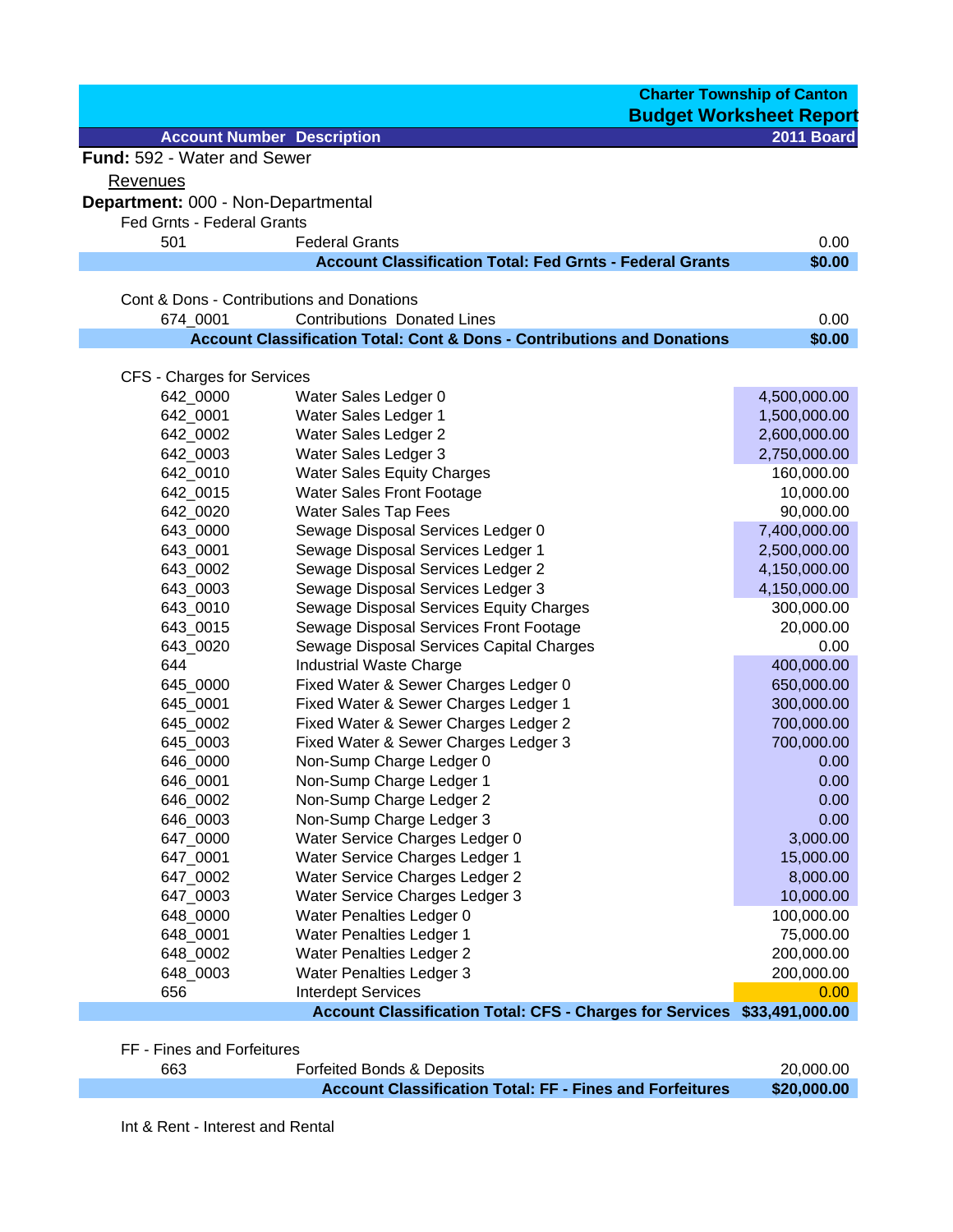| 664                                         | Interest - Investments                                                           | 110,000.00        |
|---------------------------------------------|----------------------------------------------------------------------------------|-------------------|
| 665                                         | Interest - Savings                                                               | 5,000.00          |
|                                             | <b>Account Classification Total: Int &amp; Rent - Interest and Rental</b>        | \$115,000.00      |
| Other - Other Revenues                      |                                                                                  |                   |
| 671                                         | Miscellaneous Revenue                                                            | 104,228.00        |
| 673                                         | Sale of Fixed Assets                                                             | 0.00              |
|                                             | <b>Account Classification Total: Other - Other Revenues</b>                      | \$104,228.00      |
|                                             |                                                                                  |                   |
| Fund Balance - Fund Balance Appropriation   |                                                                                  |                   |
| 695                                         | Fund Balance Appropriation                                                       | 0.00              |
| 695_0001                                    | Fund Balance Appropriation F/B Approp - Encumbrances                             | 40,340.00         |
|                                             | <b>Account Classification Total: Fund Balance - Fund Balance Appropriation</b>   | \$40,340.00       |
|                                             |                                                                                  |                   |
|                                             | Department Total: 000 - Non-Departmental \$33,770,568.00                         |                   |
|                                             |                                                                                  |                   |
|                                             | Revenues Total \$33,770,568.00                                                   |                   |
| <b>Expenditures</b>                         |                                                                                  |                   |
| Department: 536 - Water Maintenance         |                                                                                  |                   |
| Wages - Salaries and Wages                  |                                                                                  |                   |
| 705_0010                                    | Salaries and Wages Full-time - Civilian                                          | 840,312.00        |
| 705_0015                                    | Salaries and Wages Part-time                                                     | 23,000.00         |
| 705_0020                                    | Salaries and Wages Longevity                                                     | 13,200.00         |
| 705_0025                                    | Salaries and Wages Holiday Pay                                                   | 0.00              |
| 705_0035                                    | Salaries and Wages Meal Allowance                                                | 0.00              |
| 705_0055                                    | Salaries and Wages Pay In Lieu                                                   | 3,600.00          |
| 705_0060                                    | Salaries and Wages Physical Skills                                               | 625.00            |
| 705_0080                                    | Salaries and Wages Vacation Payout                                               | 7,517.00          |
| 705_0085                                    | Salaries and Wages Sick Payout                                                   | 0.00              |
| 708_0015                                    | Overtime Overtime                                                                | 16,000.00         |
|                                             | <b>Account Classification Total: Wages - Salaries and Wages</b>                  | \$904,254.00      |
|                                             |                                                                                  |                   |
| Fringes - Payroll Taxes and Fringe Benefits |                                                                                  |                   |
| 720_0010<br>720 0020                        | <b>Fringe Benefits FICA</b>                                                      | 69,176.00<br>0.00 |
| 720_0025                                    | Fringe Benefits Unemployment<br><b>Fringe Benefits Medical</b>                   | 139,232.00        |
| 720_0030                                    | <b>Fringe Benefits Dental</b>                                                    | 19,334.00         |
| 720_0035                                    | <b>Fringe Benefits Optical</b>                                                   | 2,200.00          |
| 720_0040                                    | <b>Fringe Benefits Life</b>                                                      | 1,341.00          |
| 720_0045                                    | <b>Fringe Benefits Disability</b>                                                | 1,081.00          |
| 720_0050                                    | <b>Fringe Benefits Pension Contribution</b>                                      | 116,503.00        |
| 720_0060                                    | <b>Fringe Benefits OPEB</b>                                                      | 57,827.00         |
| 720_0065                                    | <b>Fringe Benefits Workers Comp</b>                                              | 28,433.00         |
|                                             | <b>Account Classification Total: Fringes - Payroll Taxes and Fringe Benefits</b> | \$435,127.00      |
|                                             |                                                                                  |                   |
| Supplies - Supplies                         |                                                                                  |                   |
| 722                                         | Uniforms                                                                         | 7,643.00          |
| 727                                         | <b>Office Supplies</b>                                                           | 1,950.00          |
| 728                                         | <b>Books &amp; Subscriptions</b>                                                 | 400.00            |
| 740                                         | <b>Operating Supplies</b>                                                        | 29,000.00         |
|                                             | <b>Account Classification Total: Supplies - Supplies</b>                         | \$38,993.00       |

Other Services - Other Services and Charges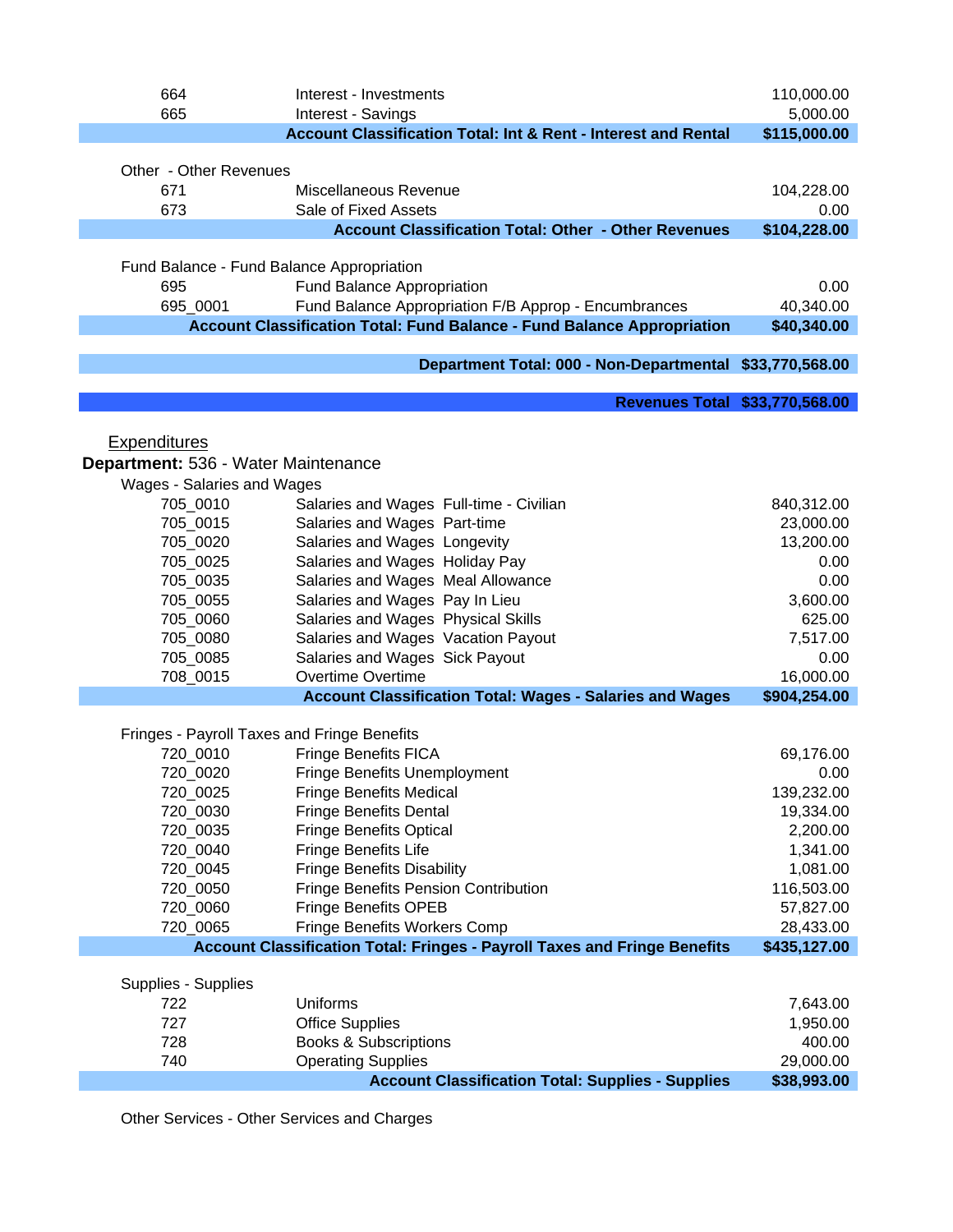| 801_0010                        | <b>Professional and Contractual Svc Financial</b>                                | 20,000.00      |
|---------------------------------|----------------------------------------------------------------------------------|----------------|
| 801_0020                        | Professional and Contractual Svc Legal                                           | 9,150.00       |
| 801_0040                        | Professional and Contractual Svc Engineering                                     | 68,000.00      |
| 801_0050                        | Professional and Contractual Svc Professional                                    | 60,000.00      |
| 835                             | <b>Employee Medical Exams</b>                                                    | 2,440.00       |
| 861_0001                        | Fleet Maintenance Charges Vehicle                                                | 90,368.00      |
| 861_0002                        | Fleet Maintenance Charges Equipment                                              | 30,396.00      |
| 861_0003                        | <b>Fleet Maintenance Charges Fuel Costs</b>                                      | 31,491.00      |
| 920_0010                        | <b>Utilities Electric</b>                                                        | 18,550.00      |
| 920_0020                        | <b>Utilities Gas</b>                                                             | 12,000.00      |
| 920_0030                        | <b>Utilities Water</b>                                                           | 2,850.00       |
| 930_0010                        | Maintenance and Repair Computer Equipment                                        | 47,518.00      |
| 930_0020                        | Maintenance and Repair Buildings and Additions                                   | 3,500.00       |
| 930_0030                        | Maintenance and Repair Machinery and Equipment                                   | 4,100.00       |
| 930_0040                        | Maintenance and Repair Vehicles                                                  | 48,800.00      |
| 930_0050                        | Maintenance and Repair Infrastructure                                            | 264,103.00     |
| 930 0060                        | Maintenance and Repair Office Equipment and Furniture                            | 1,830.00       |
| 930_0070                        | Maintenance and Repair Grounds                                                   | 9,150.00       |
| 805                             | Dues & Memberships                                                               | 1,088.00       |
| 850                             | Communiciations                                                                  | 22,780.00      |
| 860                             | Transportation                                                                   | 1,500.00       |
| 900_0040                        | Printing and Publishing General                                                  | 2,000.00       |
| 911                             | Liability Insurance                                                              | 92,971.00      |
| 924_0001                        | <b>WTUA WTUA Administration</b>                                                  | 0.00           |
| 924_0002                        | WTUA Retention Basin O & M                                                       | 0.00           |
| 924_0003                        | WTUA Capital/Maintenance Charges                                                 | 0.00           |
| 925                             | <b>YCUA Capacity Rental</b>                                                      | 0.00           |
| 939                             | <b>Inventory Purchased</b>                                                       | 216,000.00     |
| 940                             | Rentals                                                                          | 10,729.00      |
| 955                             | <b>Conference &amp; Seminars</b>                                                 | 9,272.00       |
| 956                             | Miscellaneous                                                                    | 4,000.00       |
| 965                             | <b>Indirect Costs</b>                                                            | 779,596.00     |
|                                 | <b>Account Classification Total: Other Services - Other Services and Charges</b> | \$1,864,182.00 |
|                                 |                                                                                  |                |
| Water - Water Purchases         |                                                                                  |                |
| 921                             | <b>Water Purchases</b>                                                           | 8,591,000.00   |
|                                 | <b>Account Classification Total: Water - Water Purchases</b>                     | \$8,591,000.00 |
|                                 |                                                                                  |                |
| Sewer - Sewage Disposal Charges |                                                                                  |                |
| 922                             | Sewage Disposal Charges                                                          | 0.00           |
| 923                             | <b>Industrial Waste Charges</b>                                                  | 0.00           |
| 927                             | <b>Excess Flow Charges</b>                                                       | 0.00           |
|                                 | <b>Account Classification Total: Sewer - Sewage Disposal Charges</b>             | \$0.00         |
|                                 |                                                                                  |                |
| Depreciation - Depreciation     |                                                                                  |                |
| 968                             | Depreciation                                                                     | 1,500,000.00   |
|                                 | <b>Account Classification Total: Depreciation - Depreciation</b>                 | \$1,500,000.00 |
|                                 |                                                                                  |                |
| Cap Outlay - Capital Outlay     |                                                                                  |                |
| 970_0010                        | Capital Outlay Computers and Equipment                                           | 37,039.00      |
| 970_0020                        | Capital Outlay Buildings and Improvements                                        | 0.00           |
| 970_0030                        | Capital Outlay Machinery and Equipment                                           | 0.00           |
| 970_0040                        | <b>Capital Outlay Vehicles</b>                                                   | 52,000.00      |
| 970_0050                        | Capital Outlay Infrastructure                                                    | 450,000.00     |
| 970_0060                        | Capital Outlay Office Equipment and Furniture                                    | 0.00           |
|                                 |                                                                                  |                |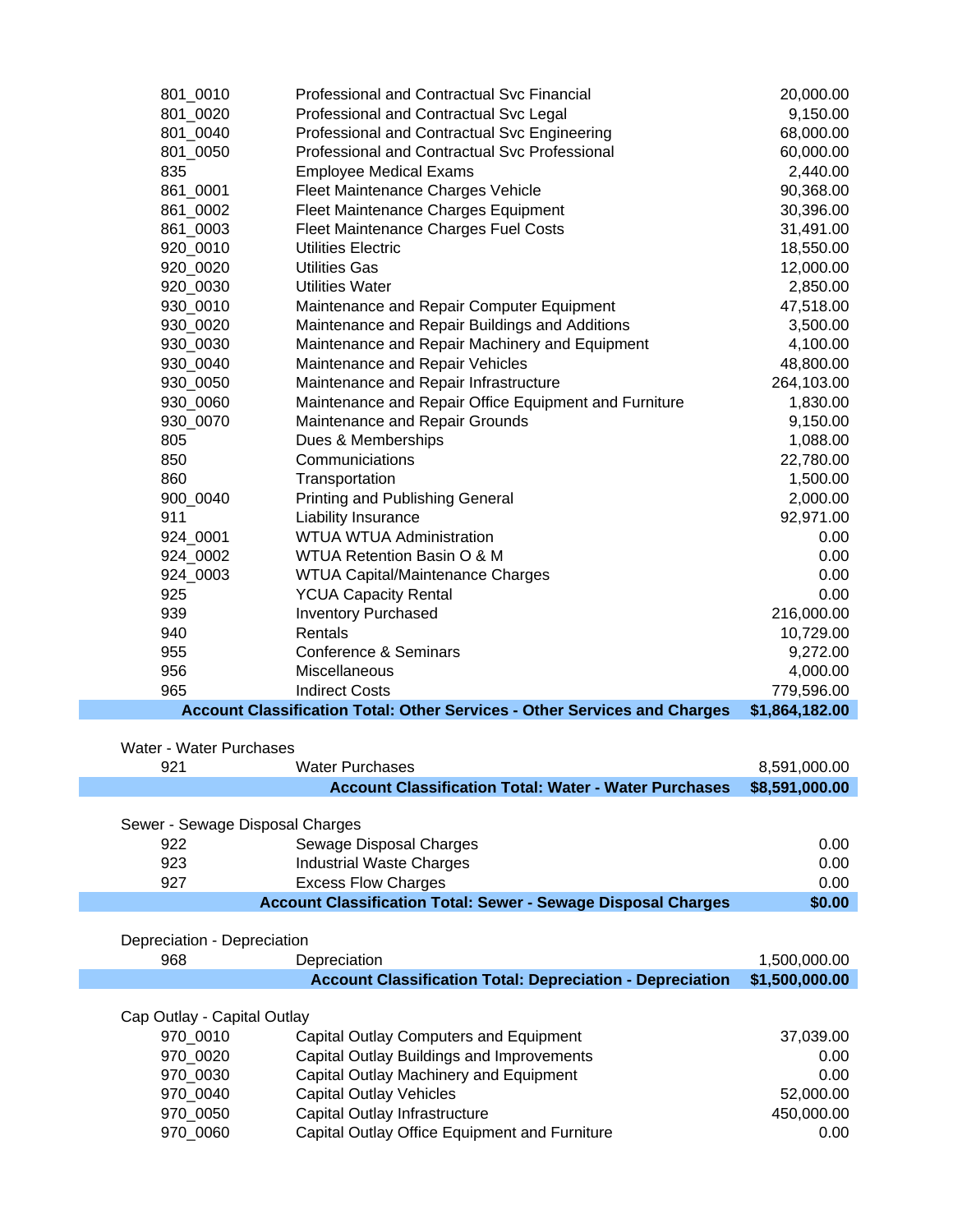| 970_0070                                    | <b>Capital Outlay Land</b>                                                                                              | 0.00                      |
|---------------------------------------------|-------------------------------------------------------------------------------------------------------------------------|---------------------------|
| 970_0080                                    | <b>Capital Outlay Land Improvements</b>                                                                                 | 0.00                      |
| 970 0090                                    | Capital Outlay Work in Progress                                                                                         | 0.00                      |
|                                             | <b>Account Classification Total: Cap Outlay - Capital Outlay</b>                                                        | \$539,039.00              |
| Debt Svc - Debt Service                     |                                                                                                                         |                           |
| 991                                         | <b>Bond Principal</b>                                                                                                   | 0.00                      |
| 995                                         | <b>Bond Interest Expense</b>                                                                                            | 0.00                      |
| 997                                         | Amortization                                                                                                            | 0.00                      |
| 998                                         | Paying Agent Fees                                                                                                       | 0.00                      |
|                                             | <b>Account Classification Total: Debt Svc - Debt Service</b>                                                            | \$0.00                    |
|                                             |                                                                                                                         |                           |
| <b>Transfers - Transfers Out</b>            |                                                                                                                         |                           |
| 999_1010                                    | <b>Transfers Out General</b>                                                                                            | 0.00<br>0.00              |
| 999_4020<br>999_6610                        | Transfers Out Cap Projects - W&S<br>Transfers Out Fleet Maintenance & Operations                                        | 0.00                      |
| 999 7360                                    | <b>Transfers Out Post Employment Benefits</b>                                                                           | 0.00                      |
|                                             | <b>Account Classification Total: Transfers - Transfers Out</b>                                                          | \$0.00                    |
|                                             |                                                                                                                         |                           |
| Transfers - Transfers In                    |                                                                                                                         |                           |
|                                             | 990 Transfers in Fund Balance                                                                                           | \$77,000.00               |
|                                             | <b>Account Classification Total: Transfers - Transfers IN</b>                                                           | \$77,000.00               |
|                                             |                                                                                                                         |                           |
|                                             | Department Total: 536 - Water Maintenance \$13,949,595.00                                                               |                           |
| Department: 537 - Sewer Maintenance         |                                                                                                                         |                           |
| Wages - Salaries and Wages                  |                                                                                                                         |                           |
| 705_0010                                    | Salaries and Wages Full-time - Civilian                                                                                 | 774,663.00                |
| 705_0015                                    | Salaries and Wages Part-time                                                                                            | 11,500.00                 |
| 705_0020                                    | Salaries and Wages Longevity                                                                                            | 10,400.00                 |
| 705_0025                                    | Salaries and Wages Holiday Pay                                                                                          | 0.00                      |
| 705_0055                                    | Salaries and Wages Pay In Lieu                                                                                          | 1,320.00                  |
| 705_0060                                    | Salaries and Wages Physical Skills                                                                                      | 375.00                    |
| 705_0080                                    | Salaries and Wages Vacation Payout                                                                                      | 4,552.00                  |
| 705_0085                                    | Salaries and Wages Sick Payout                                                                                          | 0.00                      |
| 708_0015                                    | Overtime Overtime                                                                                                       | 5,500.00                  |
|                                             | <b>Account Classification Total: Wages - Salaries and Wages</b>                                                         | \$808,310.00              |
| Fringes - Payroll Taxes and Fringe Benefits |                                                                                                                         |                           |
| 720_0010                                    | <b>Fringe Benefits FICA</b>                                                                                             | 61,796.00                 |
| 720_0020                                    | <b>Fringe Benefits Unemployment</b>                                                                                     | 0.00                      |
| 720_0025                                    | <b>Fringe Benefits Medical</b>                                                                                          | 162,422.00                |
| 720_0030                                    | <b>Fringe Benefits Dental</b>                                                                                           | 17,185.00                 |
| 720_0035                                    | <b>Fringe Benefits Optical</b>                                                                                          | 1,600.00                  |
| 720_0040                                    | Fringe Benefits Life                                                                                                    | 1,246.00                  |
| 720 0045                                    | <b>Fringe Benefits Disability</b>                                                                                       | 1,009.00                  |
| 720_0050                                    | <b>Fringe Benefits Pension Contribution</b>                                                                             | 109,544.00                |
| 720_0060                                    | <b>Fringe Benefits OPEB</b>                                                                                             | 53,769.00                 |
| 720_0065                                    | <b>Fringe Benefits Workers Comp</b><br><b>Account Classification Total: Fringes - Payroll Taxes and Fringe Benefits</b> | 26,807.00<br>\$435,378.00 |
|                                             |                                                                                                                         |                           |
| Supplies - Supplies                         |                                                                                                                         |                           |
| 722                                         |                                                                                                                         |                           |
| 727                                         | Uniforms                                                                                                                | 6,955.00                  |
|                                             | <b>Office Supplies</b>                                                                                                  | 1,248.00                  |
| 728                                         | <b>Books &amp; Subscriptions</b>                                                                                        | 273.00                    |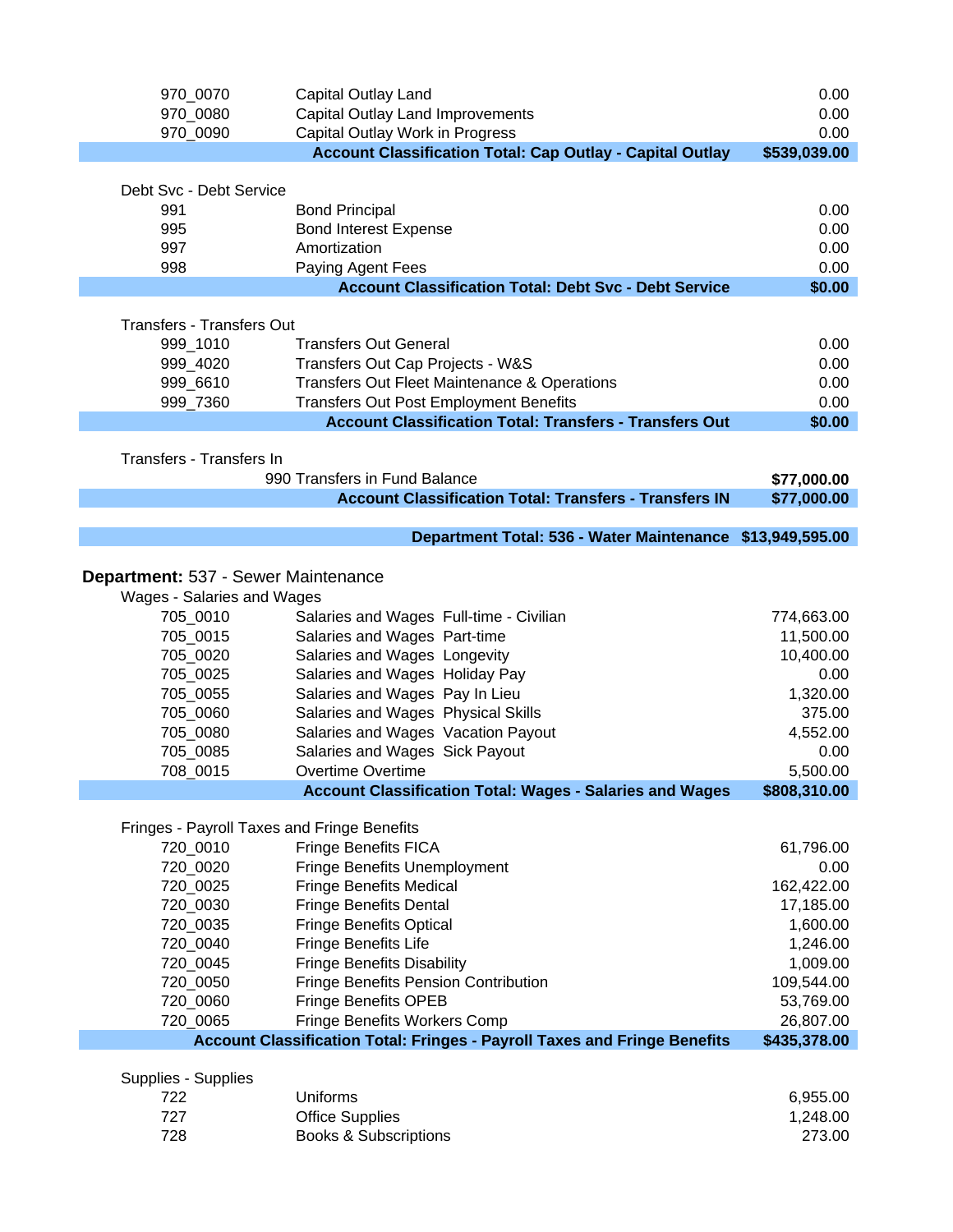| 740                                         | 7,560.00                                                                              |                          |  |  |  |
|---------------------------------------------|---------------------------------------------------------------------------------------|--------------------------|--|--|--|
|                                             | <b>Operating Supplies</b><br><b>Account Classification Total: Supplies - Supplies</b> | \$16,036.00              |  |  |  |
|                                             |                                                                                       |                          |  |  |  |
| Other Services - Other Services and Charges |                                                                                       |                          |  |  |  |
| 801_0010                                    | Professional and Contractual Svc Financial                                            | 21,500.00                |  |  |  |
| 801_0020                                    | Professional and Contractual Svc Legal                                                | 15,000.00                |  |  |  |
| 801_0040                                    | Professional and Contractual Svc Engineering                                          | 68,000.00                |  |  |  |
| 801_0050                                    | Professional and Contractual Svc Professional                                         | 20,000.00                |  |  |  |
| 835                                         | <b>Employee Medical Exams</b>                                                         | 1,560.00                 |  |  |  |
| 861_0001                                    | Fleet Maintenance Charges Vehicle                                                     | 59,206.00                |  |  |  |
| 861_0002                                    | Fleet Maintenance Charges Equipment                                                   | 34,276.00                |  |  |  |
| 861_0003                                    | Fleet Maintenance Charges Fuel Costs                                                  | 20,040.00                |  |  |  |
| 920_0010                                    | <b>Utilities Electric</b>                                                             | 21,515.00                |  |  |  |
| 920_0020                                    | <b>Utilities Gas</b>                                                                  | 8,000.00                 |  |  |  |
| 920_0030                                    | <b>Utilities Water</b>                                                                | 1,820.00                 |  |  |  |
| 930_0010                                    | Maintenance and Repair Computer Equipment                                             | 30,261.00                |  |  |  |
| 930_0020                                    | Maintenance and Repair Buildings and Additions                                        | 10,639.00                |  |  |  |
| 930 0030                                    | Maintenance and Repair Machinery and Equipment                                        | 3,000.00                 |  |  |  |
| 930_0040                                    | Maintenance and Repair Vehicles                                                       | 0.00                     |  |  |  |
| 930_0050                                    | Maintenance and Repair Infrastructure                                                 | 114,000.00               |  |  |  |
| 930 0060                                    | Maintenance and Repair Office Equipment and Furniture                                 | 1,170.00                 |  |  |  |
| 930_0070                                    | Maintenance and Repair Grounds                                                        | 5,850.00                 |  |  |  |
| 805                                         | Dues & Memberships                                                                    | 592.00                   |  |  |  |
| 850                                         | Communiciations                                                                       | 6,720.00                 |  |  |  |
| 860                                         | Transportation                                                                        | 1,500.00                 |  |  |  |
| 900_0040                                    | Printing and Publishing General                                                       | 2,500.00                 |  |  |  |
| 911                                         | Liability Insurance                                                                   | 59,441.00                |  |  |  |
| 924_0001                                    | <b>WTUA WTUA Administration</b>                                                       | 354,000.00               |  |  |  |
| 924_0002                                    | WTUA Retention Basin O & M                                                            | 1,190,093.00             |  |  |  |
| 924_0003                                    | WTUA Capital/Maintenance Charges                                                      | 123,072.00               |  |  |  |
| 925                                         | <b>YCUA Capacity Rental</b>                                                           | 338,593.00               |  |  |  |
| 939                                         | <b>Inventory Purchased</b>                                                            | 0.00                     |  |  |  |
| 940                                         | Rentals                                                                               | 6,860.00                 |  |  |  |
| 955                                         | <b>Conference &amp; Seminars</b>                                                      | 5,928.00                 |  |  |  |
| 956                                         | Miscellaneous                                                                         | 14,858.00                |  |  |  |
| 965                                         | <b>Indirect Costs</b>                                                                 | 879,118.00               |  |  |  |
|                                             | <b>Account Classification Total: Other Services - Other Services and Charges</b>      | \$3,419,112.00           |  |  |  |
| Sewer - Sewage Disposal Charges             |                                                                                       |                          |  |  |  |
| 922                                         |                                                                                       |                          |  |  |  |
| 923                                         | Sewage Disposal Charges                                                               | 5,711,200.00             |  |  |  |
| 927                                         | <b>Industrial Waste Charges</b><br><b>Excess Flow Charges</b>                         | 536,019.00<br>742,647.00 |  |  |  |
|                                             | <b>Account Classification Total: Sewer - Sewage Disposal Charges</b>                  | \$6,989,866.00           |  |  |  |
|                                             |                                                                                       |                          |  |  |  |
| Depreciation - Depreciation                 |                                                                                       |                          |  |  |  |
| 968                                         | Depreciation                                                                          | 1,100,000.00             |  |  |  |
|                                             | <b>Account Classification Total: Depreciation - Depreciation</b>                      | \$1,100,000.00           |  |  |  |
|                                             |                                                                                       |                          |  |  |  |
| Cap Outlay - Capital Outlay                 |                                                                                       |                          |  |  |  |
| 970_0010                                    | Capital Outlay Computers and Equipment                                                | 34,559.00                |  |  |  |
| 970_0020                                    | Capital Outlay Buildings and Improvements                                             | 0.00                     |  |  |  |
| 970_0030                                    | Capital Outlay Machinery and Equipment                                                | 25,000.00                |  |  |  |
| 970_0050                                    | Capital Outlay Infrastructure                                                         | 450,000.00               |  |  |  |
| 970_0060                                    | Capital Outlay Office Equipment and Furniture                                         | 0.00                     |  |  |  |
|                                             | <b>Account Classification Total: Cap Outlay - Capital Outlay</b>                      | \$509,559.00             |  |  |  |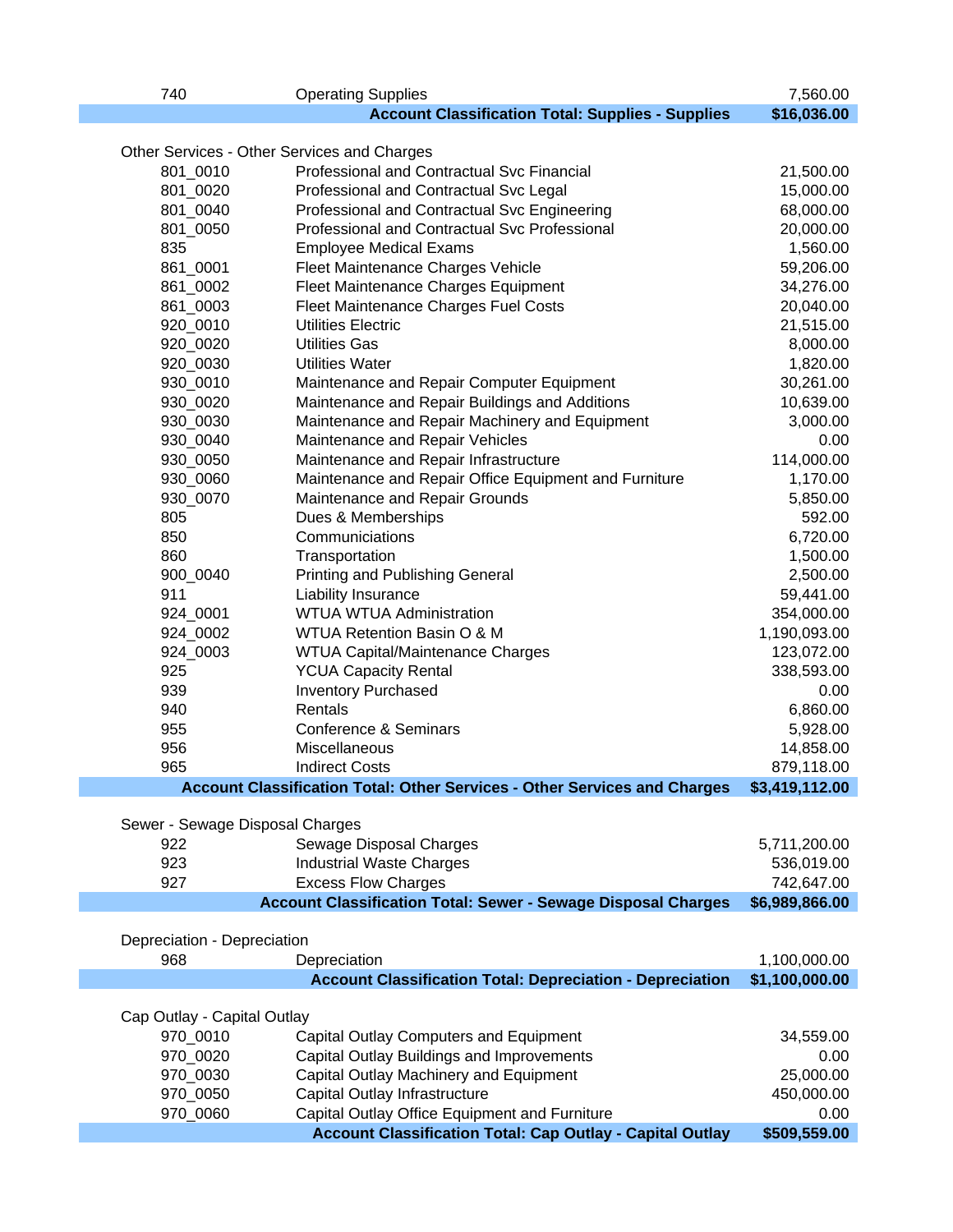| Debt Svc - Debt Service                     |                                                                                  |                       |
|---------------------------------------------|----------------------------------------------------------------------------------|-----------------------|
| 991                                         | <b>Bond Principal</b>                                                            | 2,866,815.00          |
| 995                                         | <b>Bond Interest Expense</b>                                                     | 3,277,233.00          |
| 998                                         | Paying Agent Fees                                                                | 325.00                |
|                                             | <b>Account Classification Total: Debt Svc - Debt Service</b>                     | \$6,144,373.00        |
|                                             |                                                                                  |                       |
| <b>Transfers - Transfers Out</b>            |                                                                                  |                       |
| 999_1010                                    | <b>Transfers Out General</b>                                                     | 0.00                  |
| 999_6610                                    | Transfers Out Fleet Maintenance & Operations                                     | 0.00                  |
| 999_7360                                    | <b>Transfers Out Post Employment Benefits</b>                                    | 0.00                  |
|                                             | <b>Account Classification Total: Transfers - Transfers Out</b>                   | \$0.00                |
|                                             |                                                                                  |                       |
|                                             | Department Total: 537 - Sewer Maintenance \$19,422,634.00                        |                       |
|                                             |                                                                                  |                       |
| Department: 560 - Water Billing             |                                                                                  |                       |
| Wages - Salaries and Wages                  |                                                                                  |                       |
| 705_0010                                    | Salaries and Wages Full-time - Civilian                                          | 207,914.00            |
| 705_0015                                    | Salaries and Wages Part-time                                                     | 0.00                  |
| 705_0020                                    | Salaries and Wages Longevity                                                     | 2,040.00              |
| 705_0055                                    | Salaries and Wages Pay In Lieu                                                   | 2,400.00              |
| 705_0060                                    | Salaries and Wages Physical Skills                                               | 100.00                |
| 705_0080                                    | Salaries and Wages Vacation Payout                                               | 0.00                  |
| 708_0015                                    | Overtime Overtime                                                                | 2,000.00              |
|                                             | <b>Account Classification Total: Wages - Salaries and Wages</b>                  | \$214,454.00          |
|                                             |                                                                                  |                       |
| Fringes - Payroll Taxes and Fringe Benefits |                                                                                  |                       |
| 720_0010                                    | <b>Fringe Benefits FICA</b>                                                      | 16,405.00             |
| 720_0020                                    | <b>Fringe Benefits Unemployment</b>                                              | 0.00                  |
| 720_0025                                    | <b>Fringe Benefits Medical</b>                                                   | 32,909.00             |
| 720_0030                                    | <b>Fringe Benefits Dental</b>                                                    | 6,587.00              |
| 720_0035                                    | <b>Fringe Benefits Optical</b>                                                   | 400.00<br>400.00      |
| 720_0040                                    | Fringe Benefits Life<br><b>Fringe Benefits Disability</b>                        | 301.00                |
| 720_0045                                    |                                                                                  |                       |
| 720_0050<br>720_0060                        | <b>Fringe Benefits Pension Contribution</b><br><b>Fringe Benefits OPEB</b>       | 29,984.00<br>9,811.00 |
| 720_0065                                    | <b>Fringe Benefits Workers Comp</b>                                              | 488.00                |
|                                             | <b>Account Classification Total: Fringes - Payroll Taxes and Fringe Benefits</b> | \$97,285.00           |
|                                             |                                                                                  |                       |
| Supplies - Supplies                         |                                                                                  |                       |
| 722                                         | Uniforms                                                                         | 0.00                  |
| 727                                         | <b>Office Supplies</b>                                                           | 1,900.00              |
| 729                                         | Postage                                                                          | 40,000.00             |
|                                             | <b>Account Classification Total: Supplies - Supplies</b>                         | \$41,900.00           |
|                                             |                                                                                  |                       |
| Other Services - Other Services and Charges |                                                                                  |                       |
| 801_0050                                    | Professional and Contractual Svc Professional                                    | 63,000.00             |
| 930_0060                                    | Maintenance and Repair Office Equipment and Furniture                            | 5,200.00              |
| 805                                         | Dues & Memberships                                                               | 0.00                  |
| 860                                         | Transportation                                                                   | 0.00                  |
| 900_0040                                    | Printing and Publishing General                                                  | 22,000.00             |
| 955                                         | <b>Conference &amp; Seminars</b>                                                 | 1,500.00              |
| 956                                         | Miscellaneous                                                                    | 500.00                |
|                                             | Account Classification Total: Other Services - Other Services and Charges        | \$92,200.00           |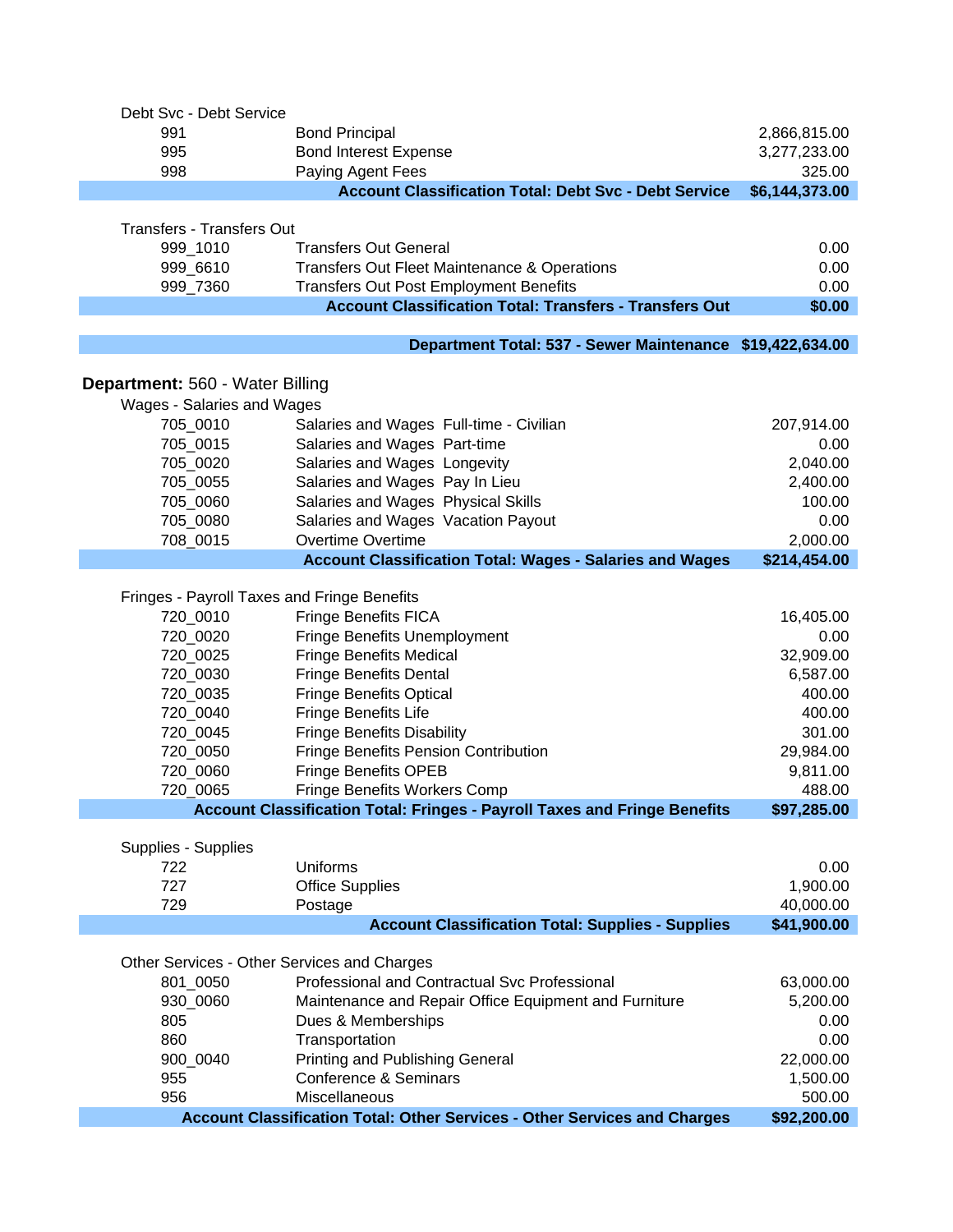| Cap Outlay - Capital Outlay                                      |                         |                                              |                 |
|------------------------------------------------------------------|-------------------------|----------------------------------------------|-----------------|
| 970 0010<br><b>Capital Outlay Computers and Equipment</b>        |                         |                                              |                 |
| <b>Account Classification Total: Cap Outlay - Capital Outlay</b> |                         |                                              | \$8,500.00      |
|                                                                  |                         |                                              |                 |
|                                                                  |                         | <b>Department Total: 560 - Water Billing</b> | \$454,339.00    |
|                                                                  |                         |                                              |                 |
|                                                                  |                         | Expenditures Total \$33,826,568.00           |                 |
|                                                                  |                         |                                              |                 |
|                                                                  | <b>Fund Revenue</b>     | <b>Total: 592 - Water and Sewer</b>          | \$33,770,568.00 |
|                                                                  |                         |                                              |                 |
|                                                                  | <b>Fund Expenditure</b> | <b>Total: 592 - Water and Sewer</b>          | \$33,826,568.00 |
|                                                                  |                         |                                              |                 |
|                                                                  | <b>Fund Net</b>         | <b>Total: 592 - Water and Sewer</b>          | ( \$56,000.00)  |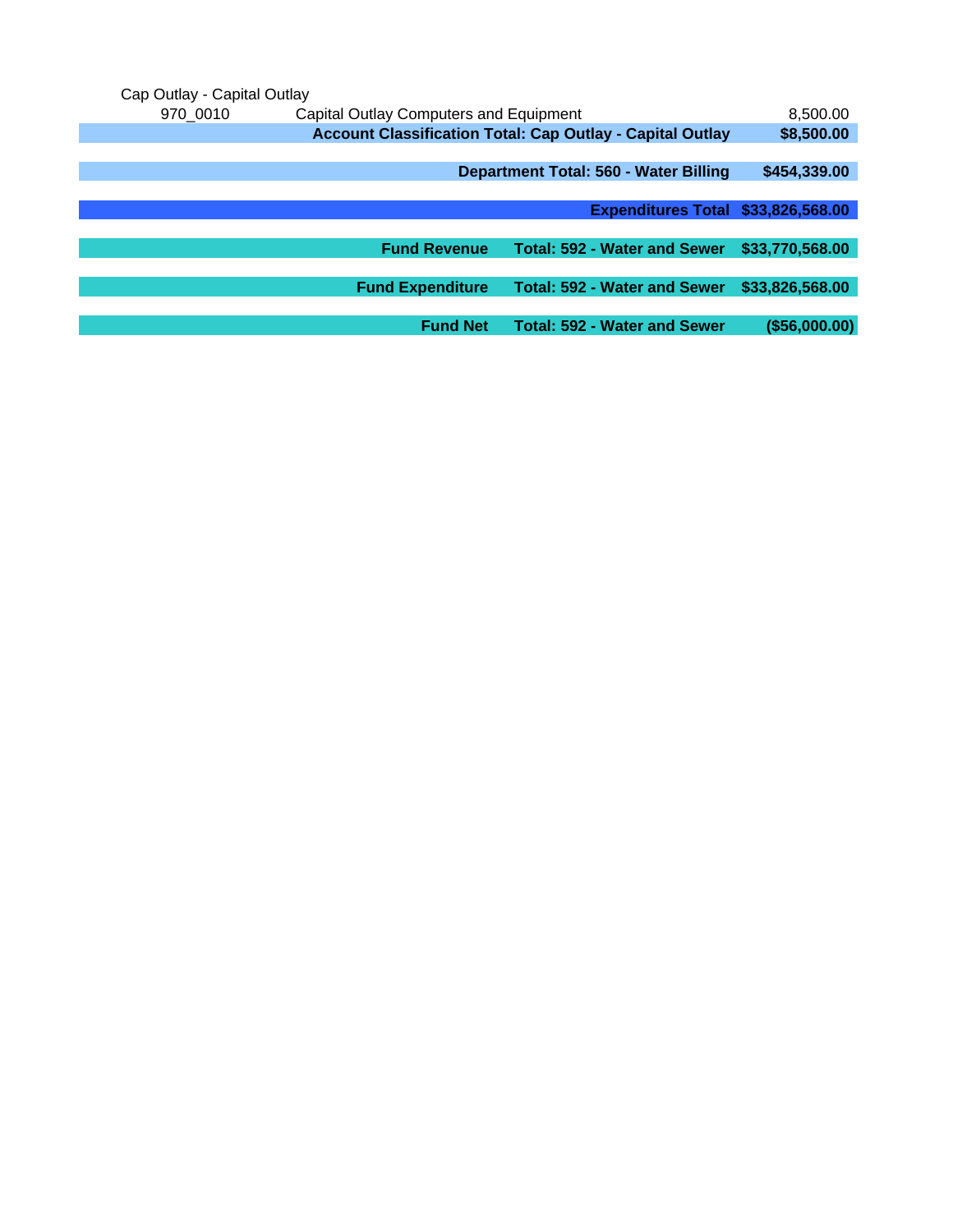**Appendix B** 

**Customer Rate Impact Examples**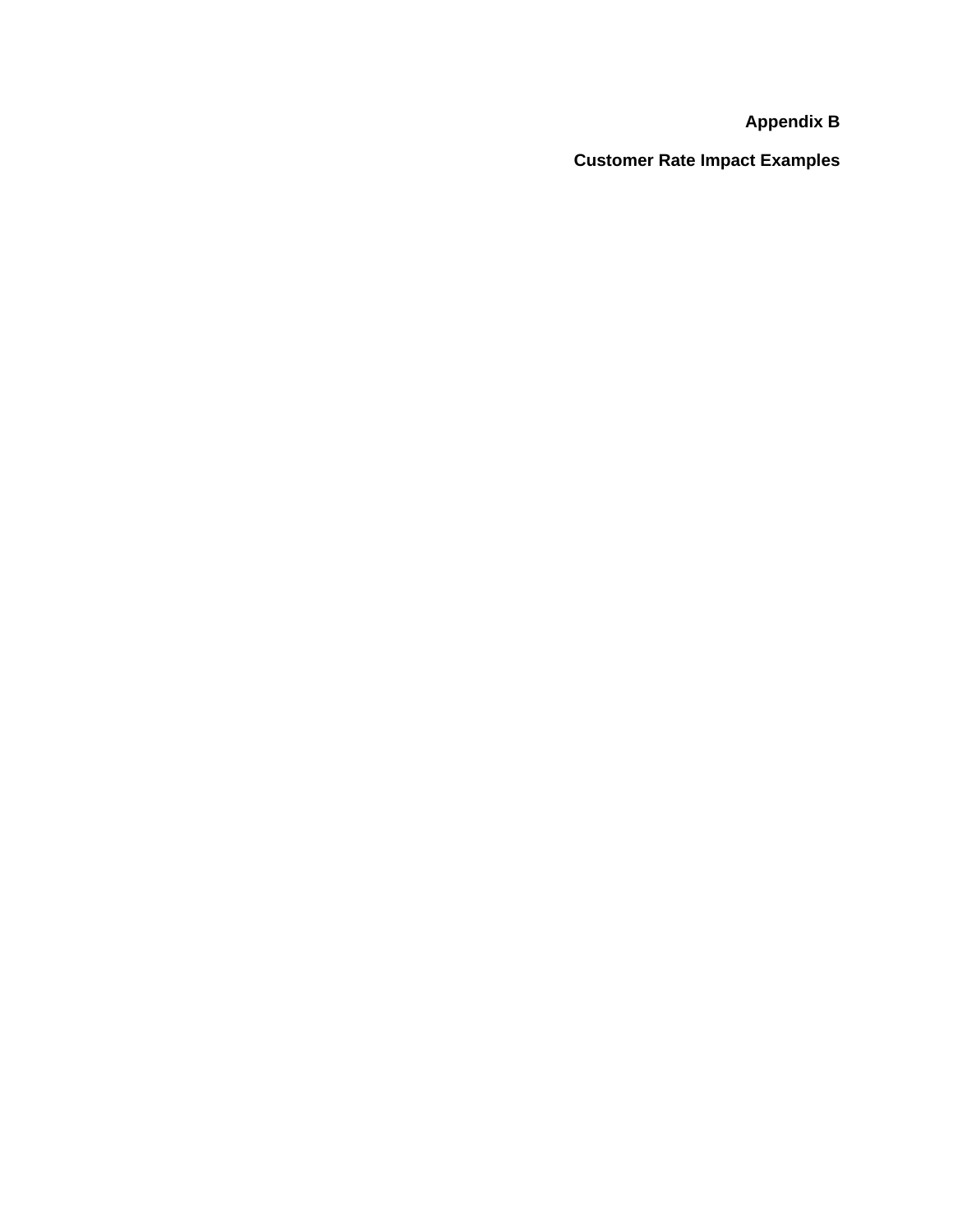# **WATER & SEWER COST CHANGES - SUMMARY TABL E**

| <b>Type</b>                                | <b>Quarterly Volume</b>     | 2011 Bill        | <b>2012 Bill</b> | Quarterly<br><b>Amount Change</b> | <b>Percentage</b><br><b>Cost Change</b> |  |
|--------------------------------------------|-----------------------------|------------------|------------------|-----------------------------------|-----------------------------------------|--|
|                                            | <b>Residential Accounts</b> |                  |                  |                                   |                                         |  |
| low                                        | 9,000                       | \$109.32         | \$107.22         | $-$2.10$                          | $-1.92%$                                |  |
| average                                    | 32,283                      | \$351.23         | \$343.08         | $-$ \$8.15                        | $-2.32%$                                |  |
| family of five                             | 44,000                      | \$472.97         | \$461.77         | $-$11.20$                         | $-2.37%$                                |  |
| high                                       | 78,750                      | \$834.02         | \$813.79         | $-$20.23$                         | $-2.43%$                                |  |
| <b>HOA Common Area Irrigation Accounts</b> |                             |                  |                  |                                   |                                         |  |
| low                                        | 38,000                      | \$403.28         | \$393.76         | $-$9.52$                          | $-2.36%$                                |  |
| moderate                                   | 255,000                     | \$2,683.26       | \$2,618.46       | $-$ \$64.80                       | $-2.41%$                                |  |
| high                                       | 685,000                     | \$7,150.96       | \$6,974.36       | $-$176.60$                        | $-2.47%$                                |  |
|                                            |                             |                  |                  |                                   |                                         |  |
| <b>Bi-Monthly</b>                          |                             |                  |                  |                                   |                                         |  |
| <b>Type</b>                                | <b>Bi-monthly Volume</b>    | <b>2011 Bill</b> | <b>2012 Bill</b> | <b>Amount Change</b>              | <b>Percent Change</b>                   |  |
| <b>Commercial Accounts</b>                 |                             |                  |                  |                                   |                                         |  |
| business                                   | 157,000                     | \$1,673.39       | \$1,633.21       | $-$40.18$                         | $-2.40%$                                |  |
| apartments                                 | 239,000                     | \$2,609.69       | \$2,549.47       | $-$ \$60.22                       | $-2.31%$                                |  |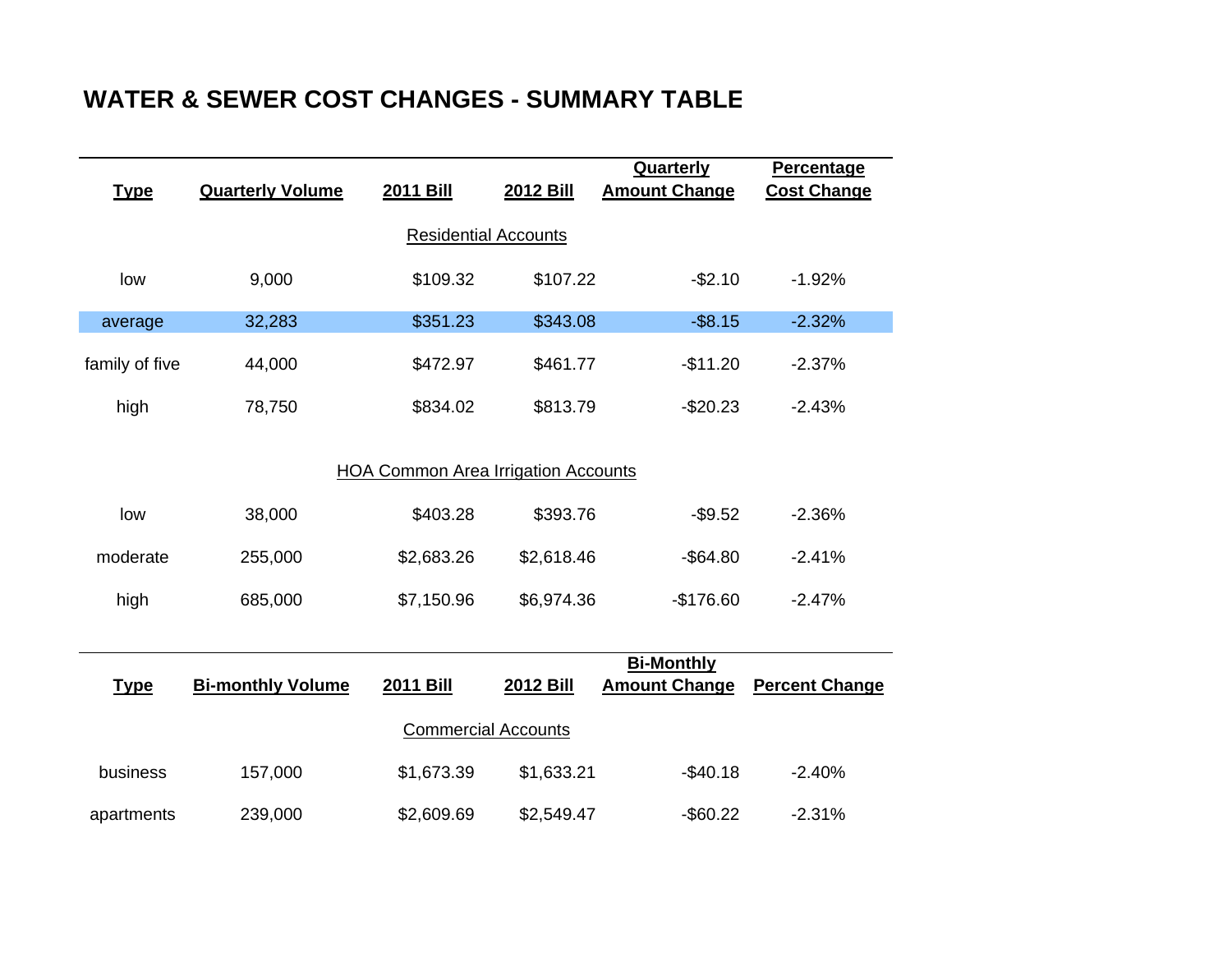# **Notes:**

1) These are sample calculations only for a few select types of customers, individual impacts on customer bills will vary depending on usage.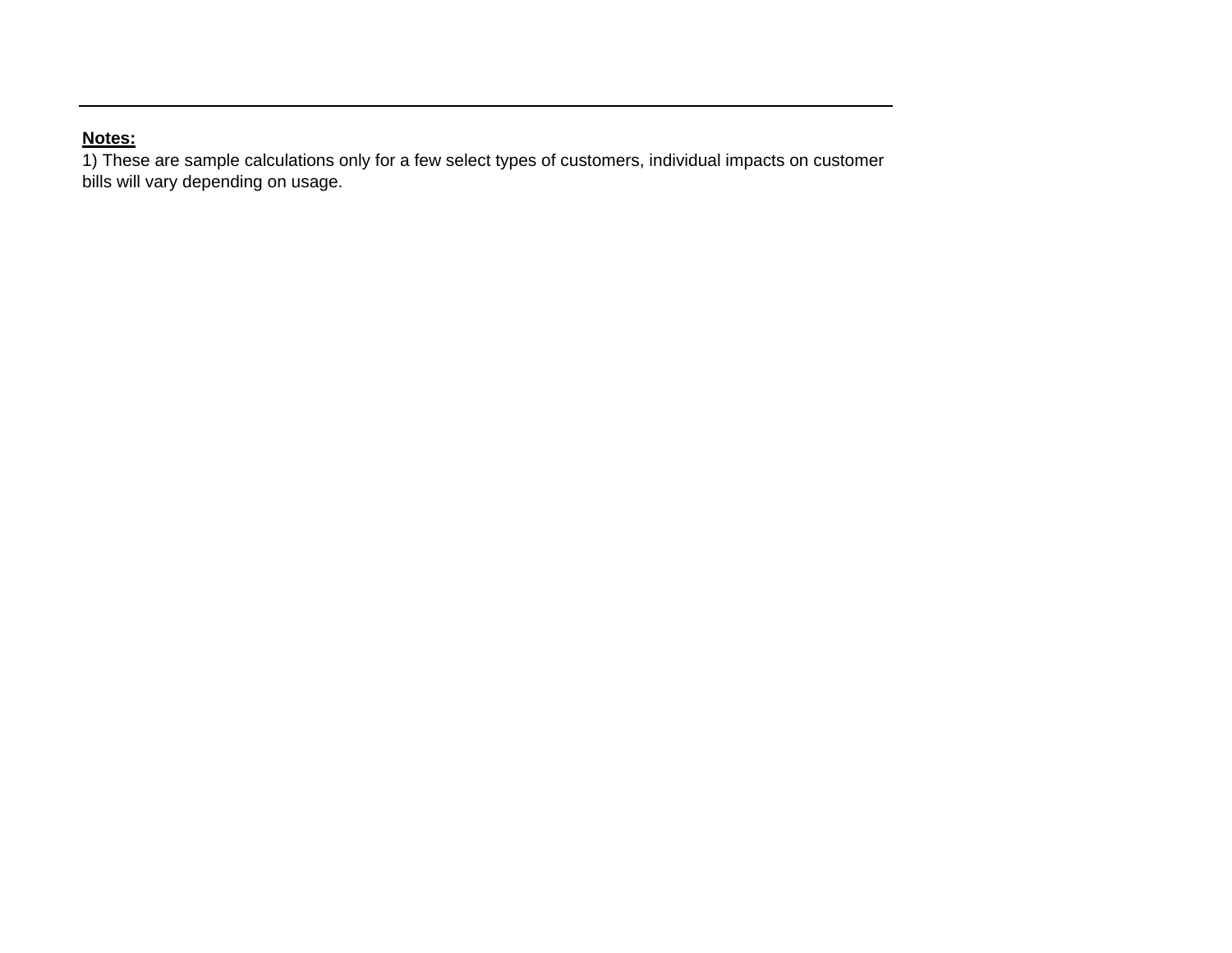**Appendix C** 

**Communications Plan**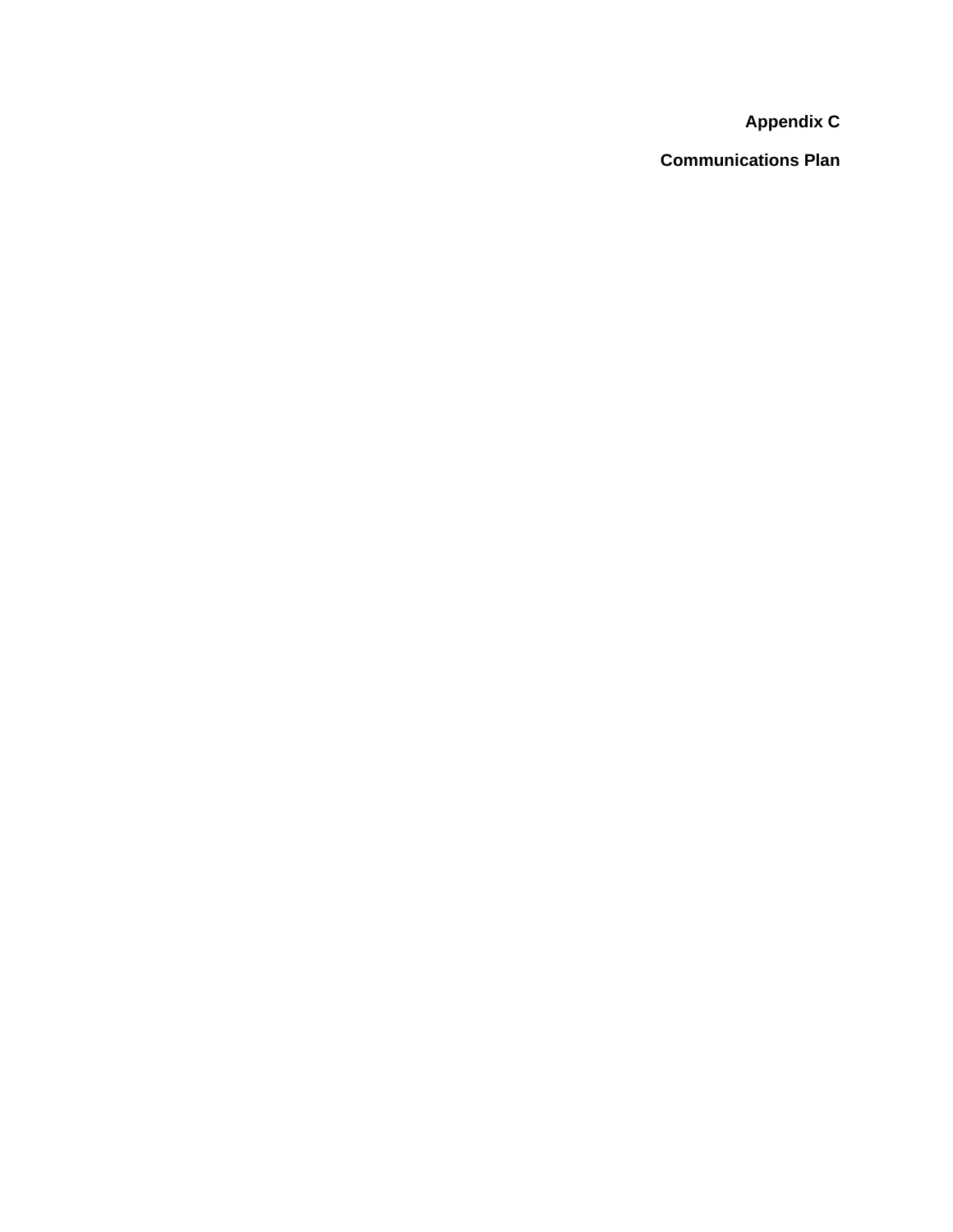# **Water & Sewer Rates – Strategic Communications Plan**

Last Updated: 4/1/2012

# **Mission:**

The primary purpose of this communications plan is "to better educate the residents and businesses on the cost of providing water and sewer services".

# **Goals:**

The following goals have been developed in support of our mission.

- 1. To explain the rationale behind the cost-of-service study (fixed plus variable cost).
- 2. To demonstrate the value of water and sewer services as an essential service for public health, safety and fire fighting purposes.
- 3. To have a central repository of documents on rate information that is easily accessible to the public.

# **Communications Update:**

**March:** An article was placed in the Observer Newspaper explaining that the Board was looking to decrease water and sewer rates in order to reflect the full costs of treatment and delivery of drinking water and wastewaster utilities. Readers were also asked to attend our Community Rate Forums on March 12th to learn more about rates.

**April:** The complete 2012 Water and Sewer Rate Study will be posted on the Water Billing webpage for easy download.

**May:** An article will be placed in the May Focus Newsletter informing residents of the new 2012 rates. Water Billing's webpage will be updated with the new rates and water and sewer rate cards will be updated and inserted into water bills mailed out after May  $1<sup>st</sup>$ explaining the increase and directing residents to the website for more information.

In addition, a comprehensive list of frequently asked questions (FAQ) posted on the Water Billing Webpage will be updated. Printed copies will be made available at the Water Billing, Public Works and DPW counters.

Tim Faas will also appear on Canton Contact to discuss the new rates and how it will impact residents' bills. At the end of the interview, viewers will be directed to the township website for more information. A segment on the new rates will also be prepared for Canton This Month which will run in May/June.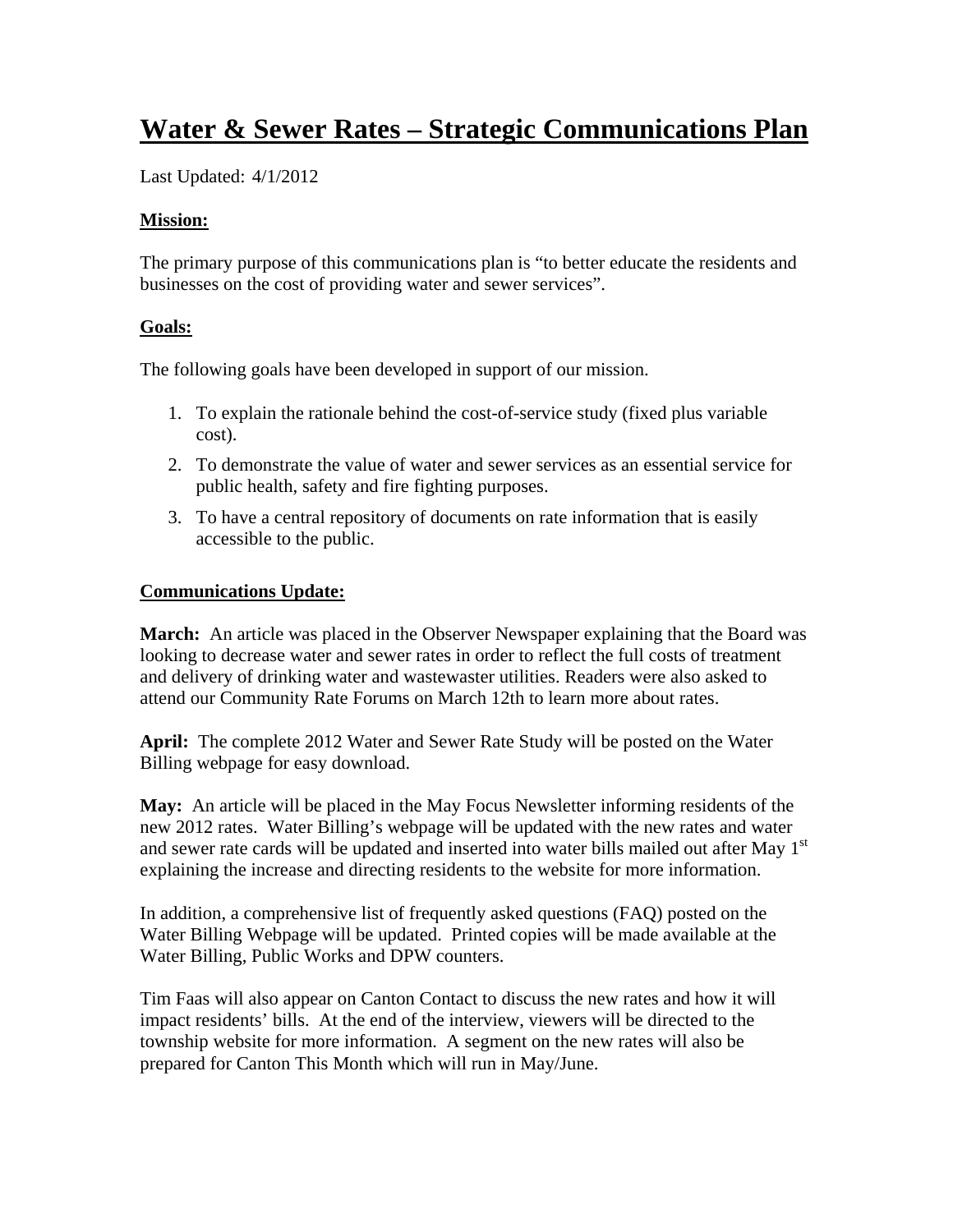**June:** Informational water rate facts will be updated and added to the Focus Newsletter. For more information on Canton's water and sewer rates, please visit our website at [www.canton-mi.org/water.](http://www.canton-mi.org/water)

In addition, PSAs with facts such as the one above will be prepared by the cable studio to be aired throughout the year. Each PSA will end by directing viewers to the website for more information.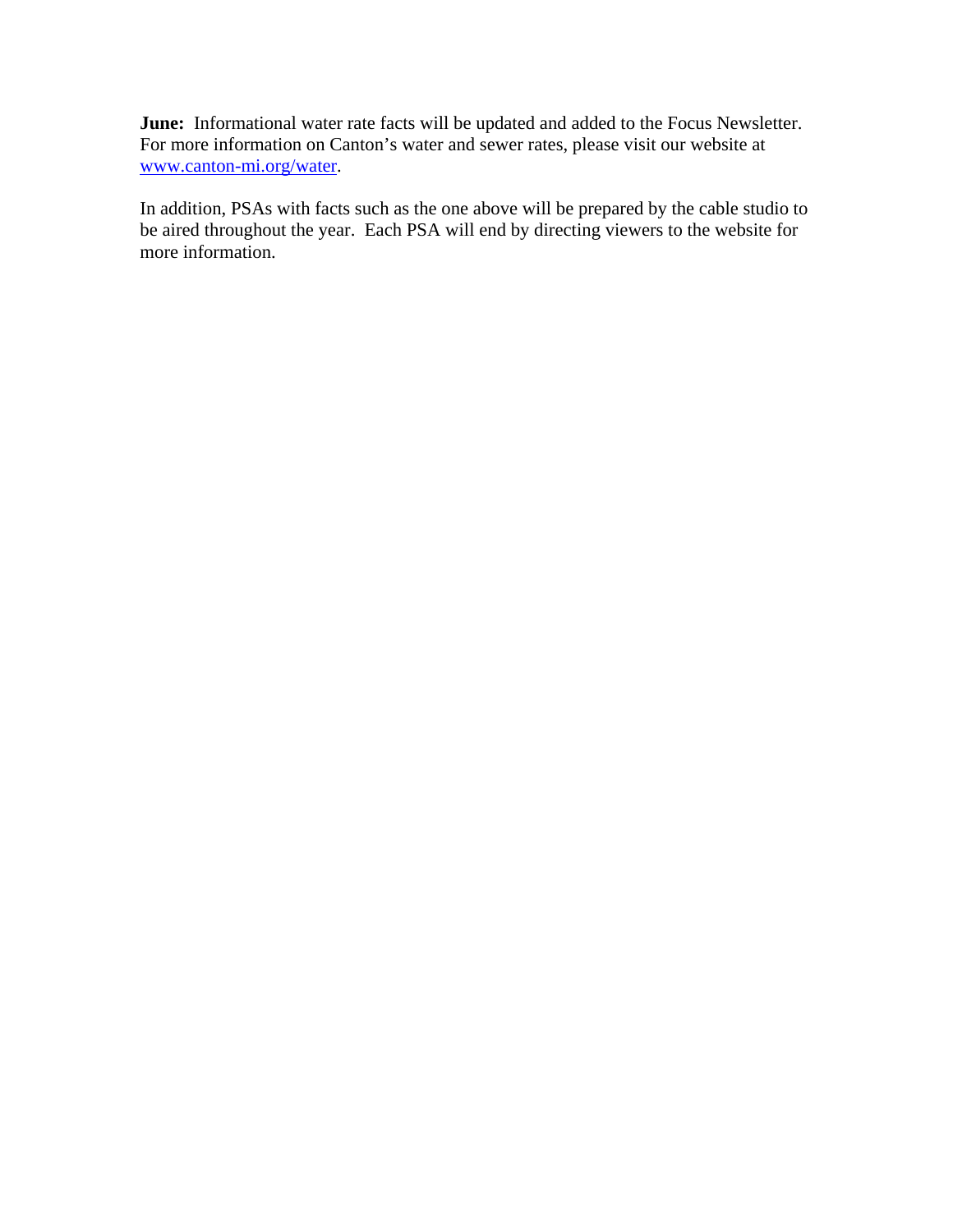**Appendix D** 

**DWSD Industrial Waste Control (IWC) Charges**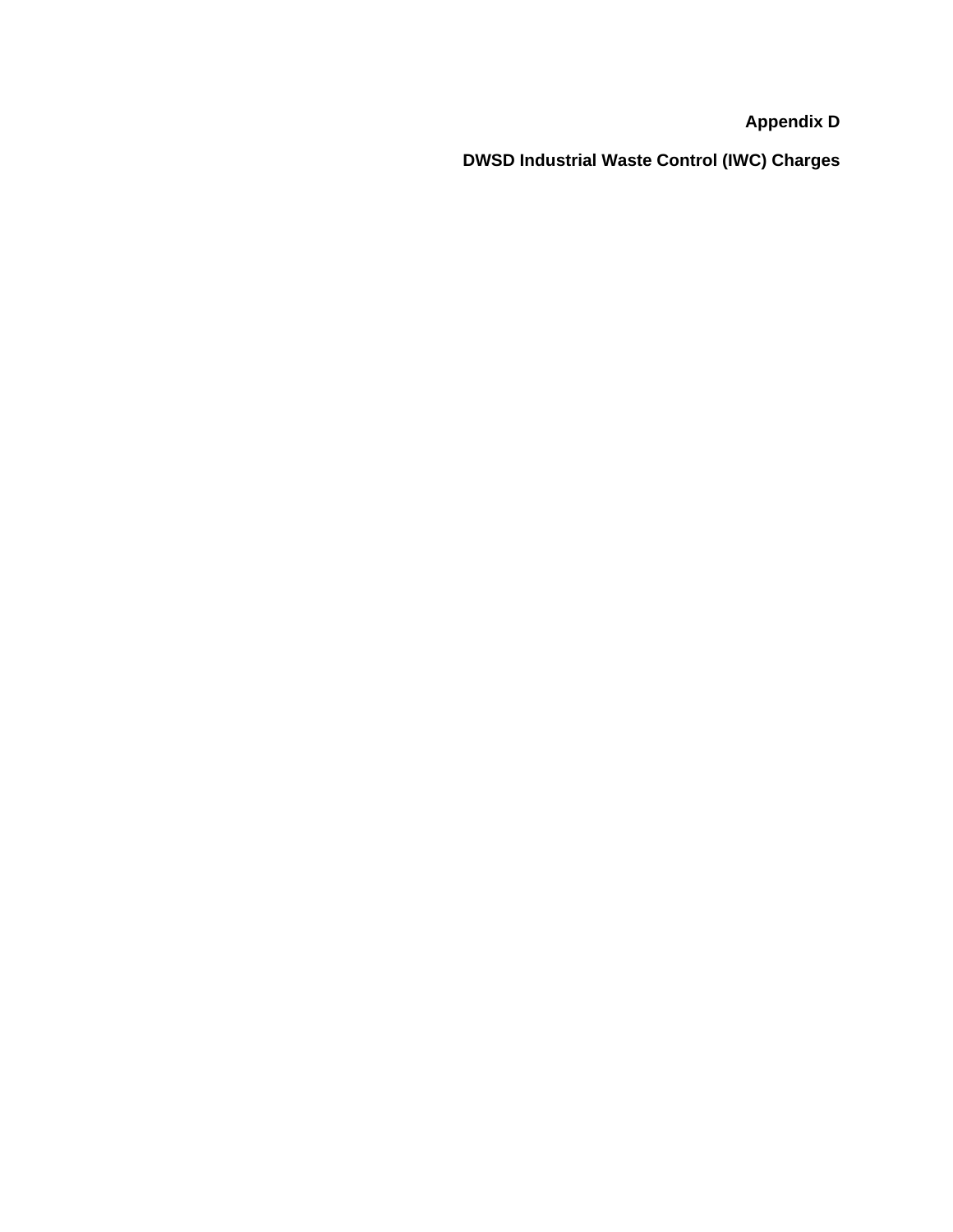# **Sewage System Schedule of Comparative IWC Service Charges**

| <b>Meter Size</b> | <b>Existing Rate</b> | <b>Proposed Rate</b> | <b>Change</b> | % Change |
|-------------------|----------------------|----------------------|---------------|----------|
| (inches)          | (\$/month)           | (\$/month)           | (\$/month)    |          |
|                   |                      |                      |               |          |
| 5/8               | \$7.85               | \$8.46               | \$0.61        | 7.8%     |
| 3/4               | \$11.78              | \$12.69              | \$0.91        | 7.7%     |
| 1                 | \$19.63              | \$21.15              | \$1.52        | 7.7%     |
| 1.5               | \$43.18              | \$46.53              | \$3.35        | 7.8%     |
| $\overline{2}$    | \$62.80              | \$67.68              | \$4.88        | 7.8%     |
| 3                 | \$113.83             | \$122.67             | \$8.84        | 7.8%     |
| 4                 | \$157.00             | \$169.20             | \$12.20       | 7.8%     |
| 6                 | \$235.50             | \$253.80             | \$18.30       | 7.8%     |
| 8                 | \$392.50             | \$423.00             | \$30.50       | 7.8%     |
| 10                | \$549.50             | \$592.20             | \$42.70       | 7.8%     |
| 12                | \$628.00             | \$676.80             | \$48.80       | 7.8%     |
| 14                | \$785.00             | \$846.00             | \$61.00       | 7.8%     |
| 16                | \$942.00             | \$1,015.20           | \$73.20       | 7.8%     |
| 18                | \$1,099.00           | \$1,184.40           | \$85.40       | 7.8%     |
| 20                | \$1,256.00           | \$1,353.60           | \$97.60       | 7.8%     |
| 24                | \$1,413.00           | \$1,522.80           | \$109.80      | 7.8%     |
| 30                | \$1,570.00           | \$1,692.00           | \$122.00      | 7.8%     |
| 36                | \$1,727.00           | \$1,861.20           | \$134.20      | 7.8%     |
| 48                | \$1,884.00           | \$2,030.40           | \$146.40      | 7.8%     |
|                   |                      |                      |               |          |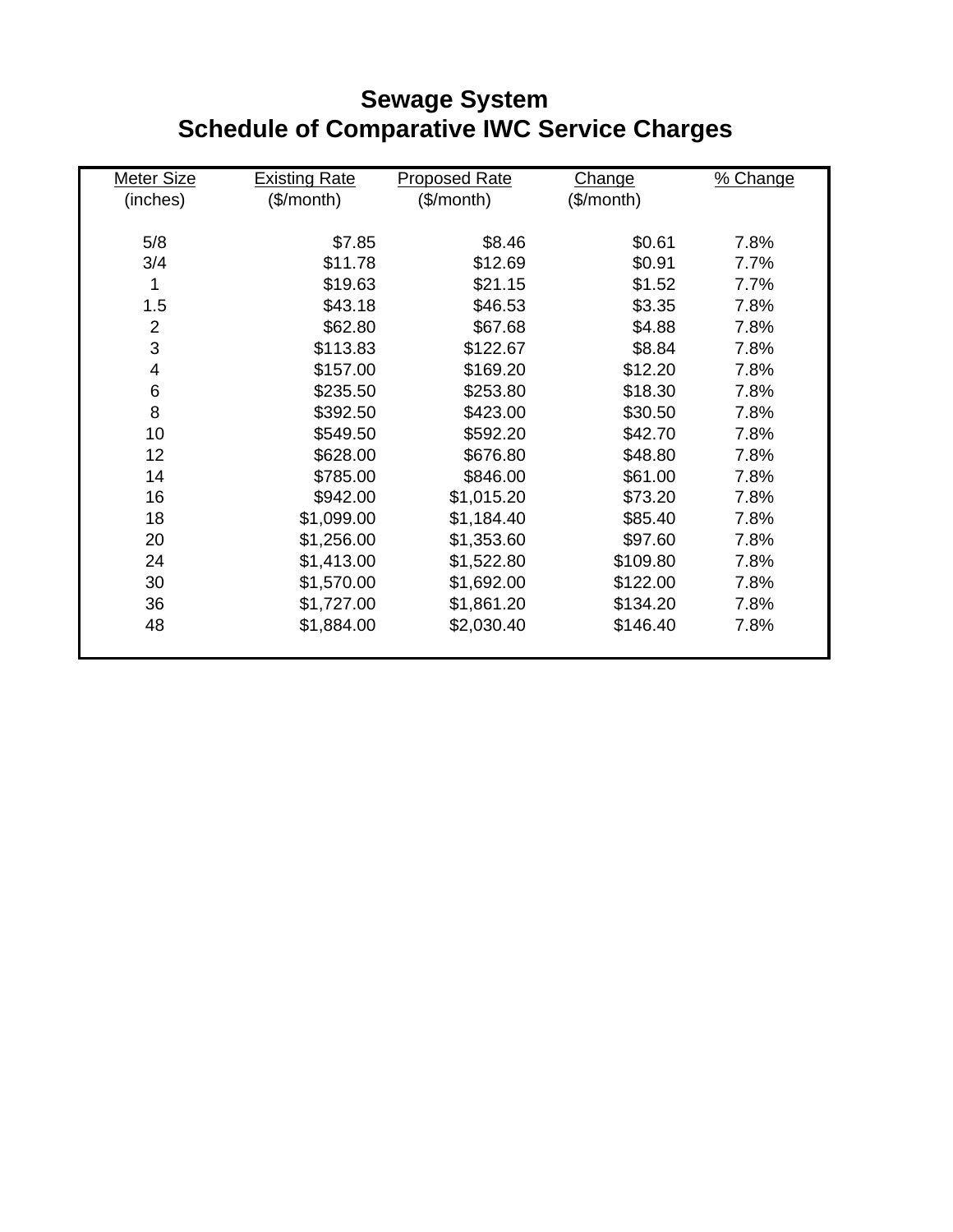**Appendix E** 

**DWSD Industrial Surcharge Rates**